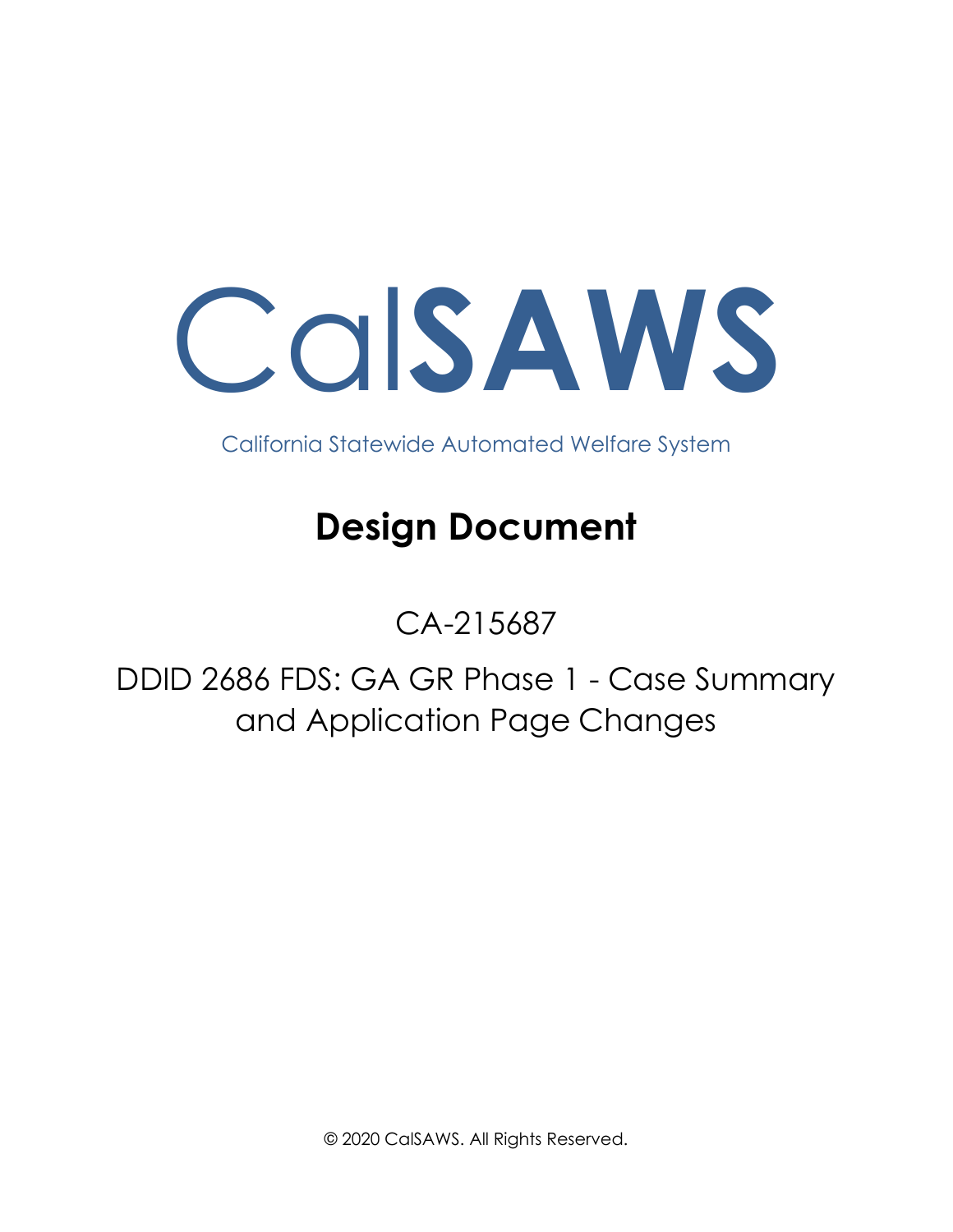| CalsAWS | <b>DOCUMENT APPROVAL HISTORY</b> |                                                                     |  |  |
|---------|----------------------------------|---------------------------------------------------------------------|--|--|
|         | Prepared By                      | Taylor Fitzhugh                                                     |  |  |
|         | Reviewed By                      | [individual(s) from build and test teams that reviewed<br>document] |  |  |

| <b>DATE</b> | <b>DOCUMENT</b><br><b>VERSION</b> | <b>REVISION DESCRIPTION</b> | <b>AUTHOR</b> |
|-------------|-----------------------------------|-----------------------------|---------------|
| 06/01/2020  | 0.1                               | <b>Initial Draft</b>        |               |
|             |                                   |                             |               |
|             |                                   |                             |               |
|             |                                   |                             |               |
|             |                                   |                             |               |
|             |                                   |                             |               |
|             |                                   |                             |               |
|             |                                   |                             |               |

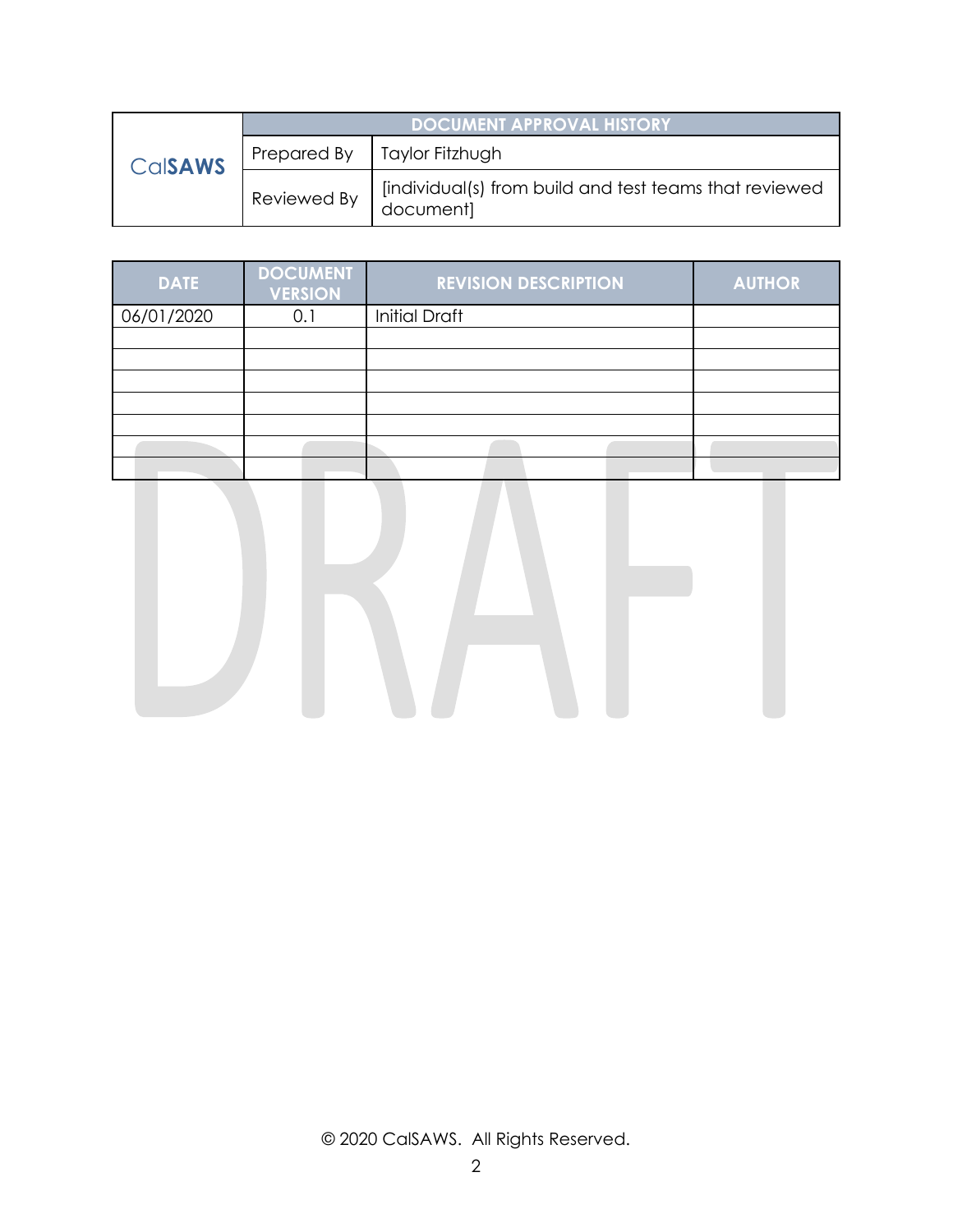## **Table of Contents**

| 2.1.1 |                |  |
|-------|----------------|--|
|       |                |  |
| 2.2.1 |                |  |
| 2.2.2 |                |  |
| 2.2.3 |                |  |
| 2.2.4 |                |  |
| 2.2.5 |                |  |
| 2.2.6 |                |  |
| 2.2.7 |                |  |
|       |                |  |
| 2.3.1 |                |  |
| 2.3.2 |                |  |
| 2.3.3 |                |  |
| 2.3.4 |                |  |
| 2.3.5 |                |  |
| 2.3.6 |                |  |
| 2.3.7 |                |  |
|       |                |  |
| 2.4.1 |                |  |
| 2.4.2 |                |  |
| 2.4.3 |                |  |
| 2.4.4 |                |  |
| 2.4.5 |                |  |
| 2.4.6 |                |  |
| 2.4.7 |                |  |
|       | $1.1 -$<br>1.3 |  |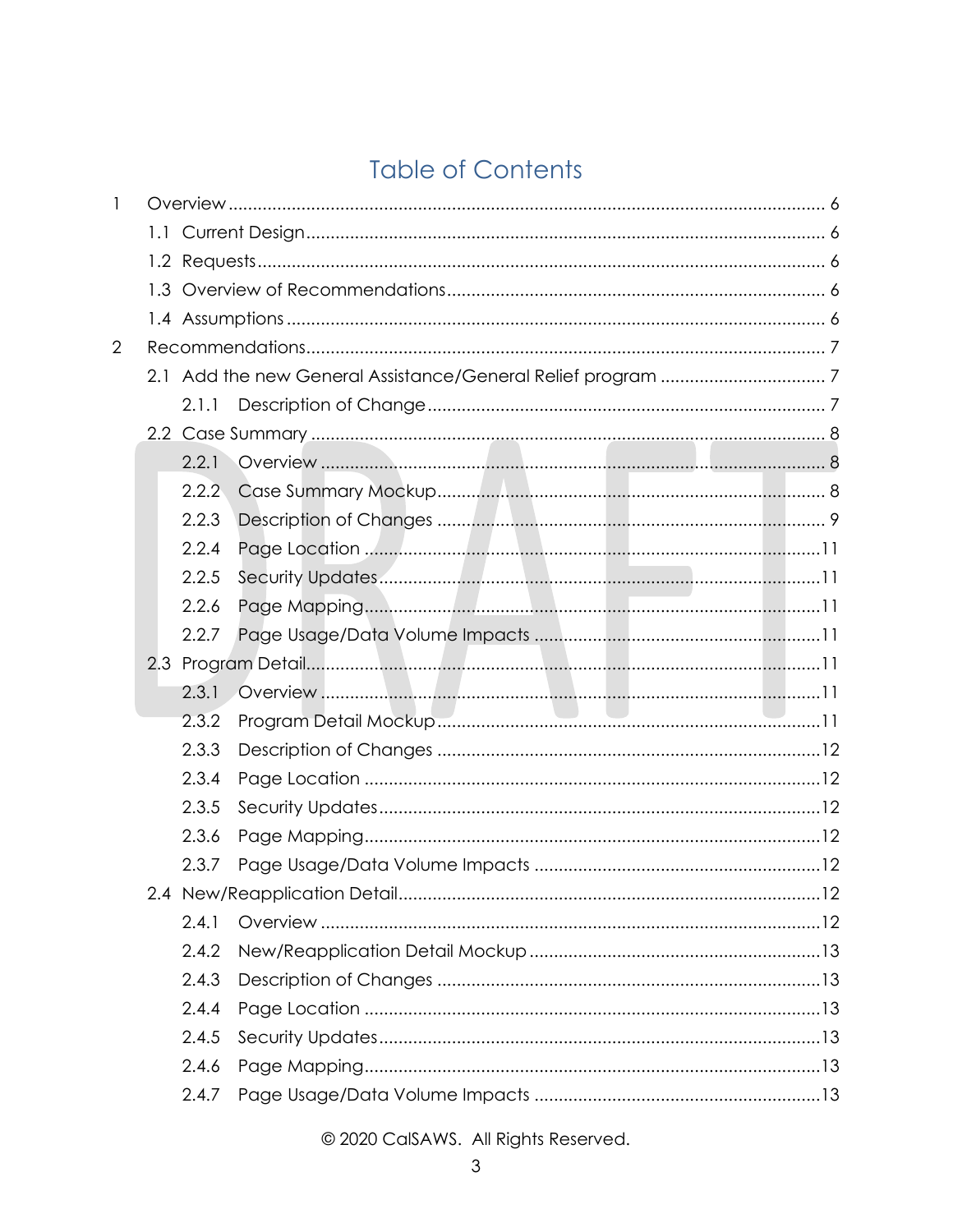|     | 2.5.1 |                                                          |  |
|-----|-------|----------------------------------------------------------|--|
|     | 2.5.2 |                                                          |  |
|     | 2.5.3 |                                                          |  |
|     | 2.5.4 |                                                          |  |
|     | 2.5.5 |                                                          |  |
|     | 2.5.6 |                                                          |  |
|     | 2.5.7 |                                                          |  |
|     |       |                                                          |  |
|     | 2.6.1 |                                                          |  |
|     | 2.6.2 |                                                          |  |
|     | 2.6.3 |                                                          |  |
|     | 2.6.4 |                                                          |  |
|     | 2.6.5 |                                                          |  |
|     | 2.6.6 |                                                          |  |
|     | 2.6.7 |                                                          |  |
| 2.7 |       |                                                          |  |
|     | 2.7.1 |                                                          |  |
|     | 2.7.2 |                                                          |  |
|     | 2.7.3 |                                                          |  |
|     | 2.7.4 |                                                          |  |
|     | 2.7.5 |                                                          |  |
|     | 2.7.6 |                                                          |  |
|     | 2.7.7 |                                                          |  |
|     |       |                                                          |  |
|     | 2.8.1 |                                                          |  |
|     | 2.8.2 | General Assistance/General Relief Person Detail Mockup25 |  |
|     | 2.8.3 |                                                          |  |
|     | 2.8.4 |                                                          |  |
|     | 2.8.5 |                                                          |  |
|     | 2.8.6 |                                                          |  |
|     | 2.8.7 |                                                          |  |
|     |       |                                                          |  |
|     | 2.9.1 |                                                          |  |
|     | 2.9.2 |                                                          |  |
|     |       |                                                          |  |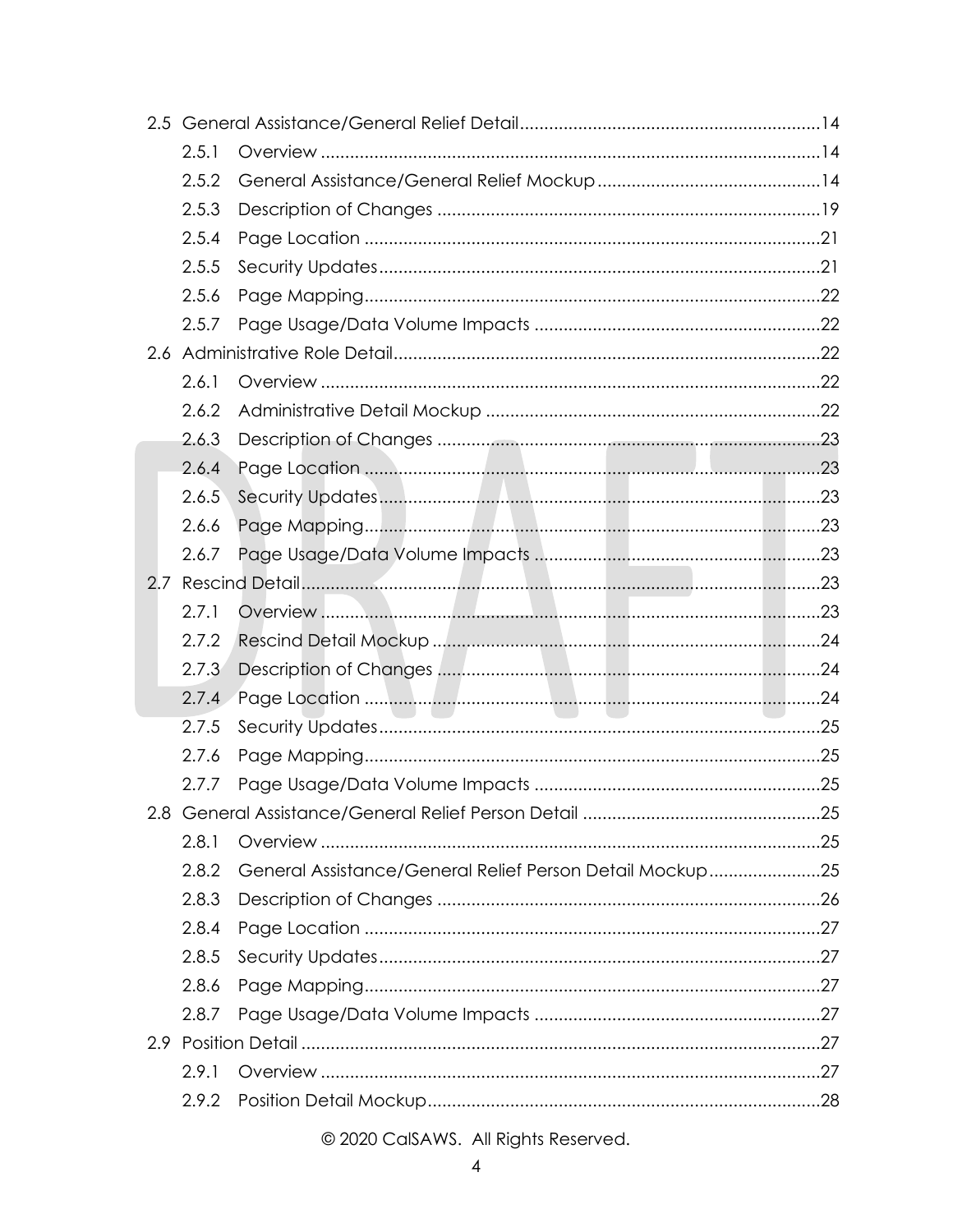|   | 2.9.3 |  |
|---|-------|--|
|   | 2.9.4 |  |
|   | 2.9.5 |  |
|   | 2.9.6 |  |
|   | 2.9.7 |  |
|   |       |  |
|   |       |  |
|   |       |  |
|   |       |  |
|   |       |  |
|   |       |  |
|   |       |  |
|   |       |  |
| 3 |       |  |
| 4 |       |  |
|   |       |  |
| 5 |       |  |
|   |       |  |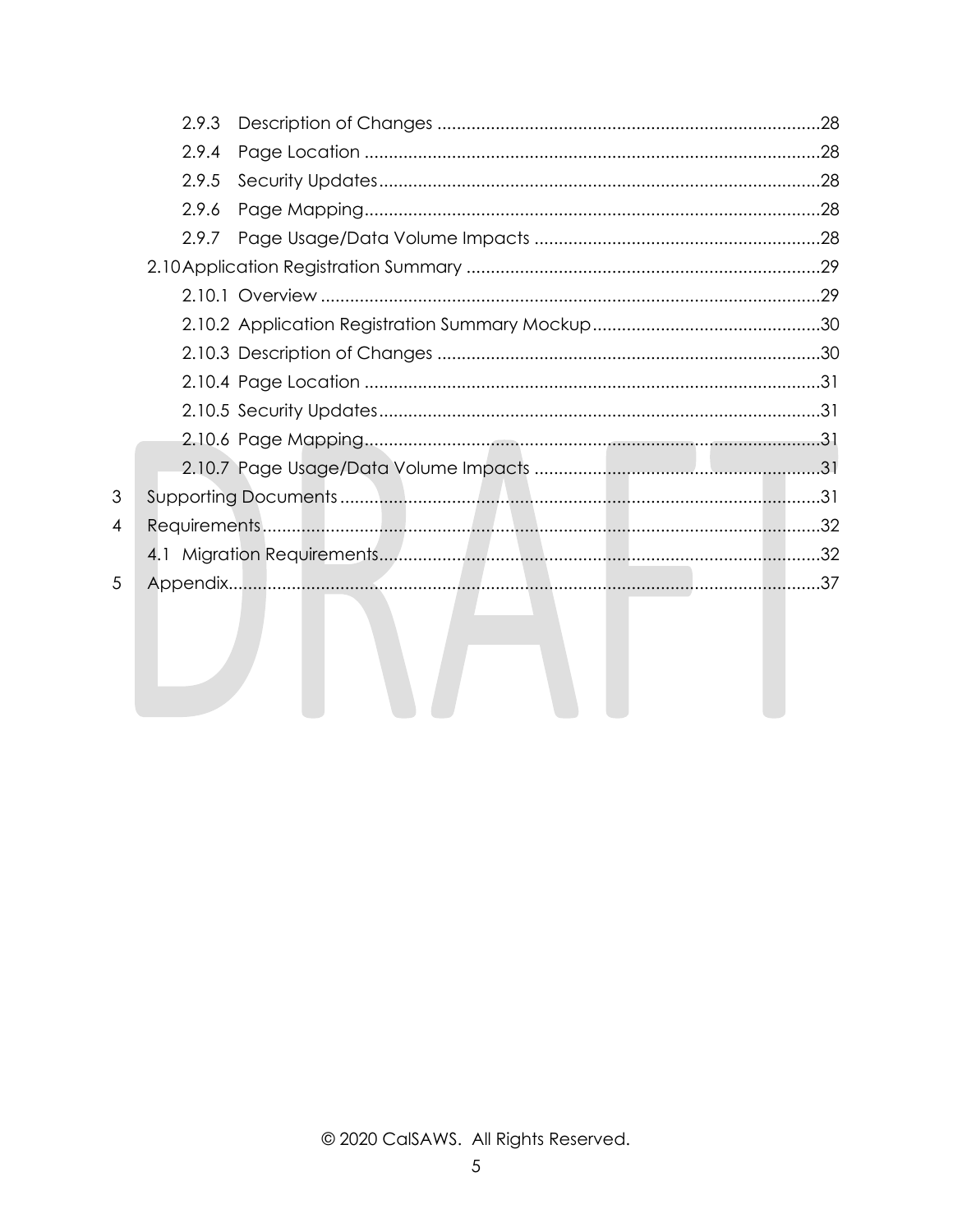### <span id="page-5-0"></span>**1 OVERVIEW**

This SCR will add functionality for the display of the new automated General Assistance/General Relief program.

#### <span id="page-5-1"></span>**1.1 Current Design**

The CalSAWS system is designed to automate the rules for Los Angeles County's implementation of the General Assistance/General Relief program (GA/GR) as well as the automation and monitoring of their GROW program. The CalWIN system currently uses a different set of rules for each county and currently does not support the employment services programs within its system.

#### <span id="page-5-2"></span>**1.2 Requests**

Create a separate General Assistance/General Relief program to support the automation of eligibility determinations. This program will be available to the 18 counties using the CalWIN system at the time of release. The counties supported by the C-IV system will be able to opt into using the new program at a later time.

#### <span id="page-5-3"></span>**1.3 Overview of Recommendations**

- 1. Add the ability to create and track a General Assistance/General Relief program application.
- 2. Update the program dropdowns and displays to filter the correct General Assistance/General Relief program based on the program supported by the county of the logged in user.

#### <span id="page-5-4"></span>**1.4 Assumptions**

- 1. EDBC Rules, Batch processes, and reports for the new program will be added and modified in future SCRs.
- 2. Manual EDBC will be unavailable for the new program and will be added in a future SCR.
- 3. Data collection and employment services pages related to the General Assistance/General Relief program will be modified in a set of future SCRs.
- 4. Los Angeles County will continue to use the existing 'GA' program code for the General Assistance/General Relief program and will not use the new program code 'GR' that is being added for the automated General Assistance/General Relief solution applicable to the CalWIN counties.
- 5. Standard event creation logic will be applied to the new General Assistance/ General Relief program.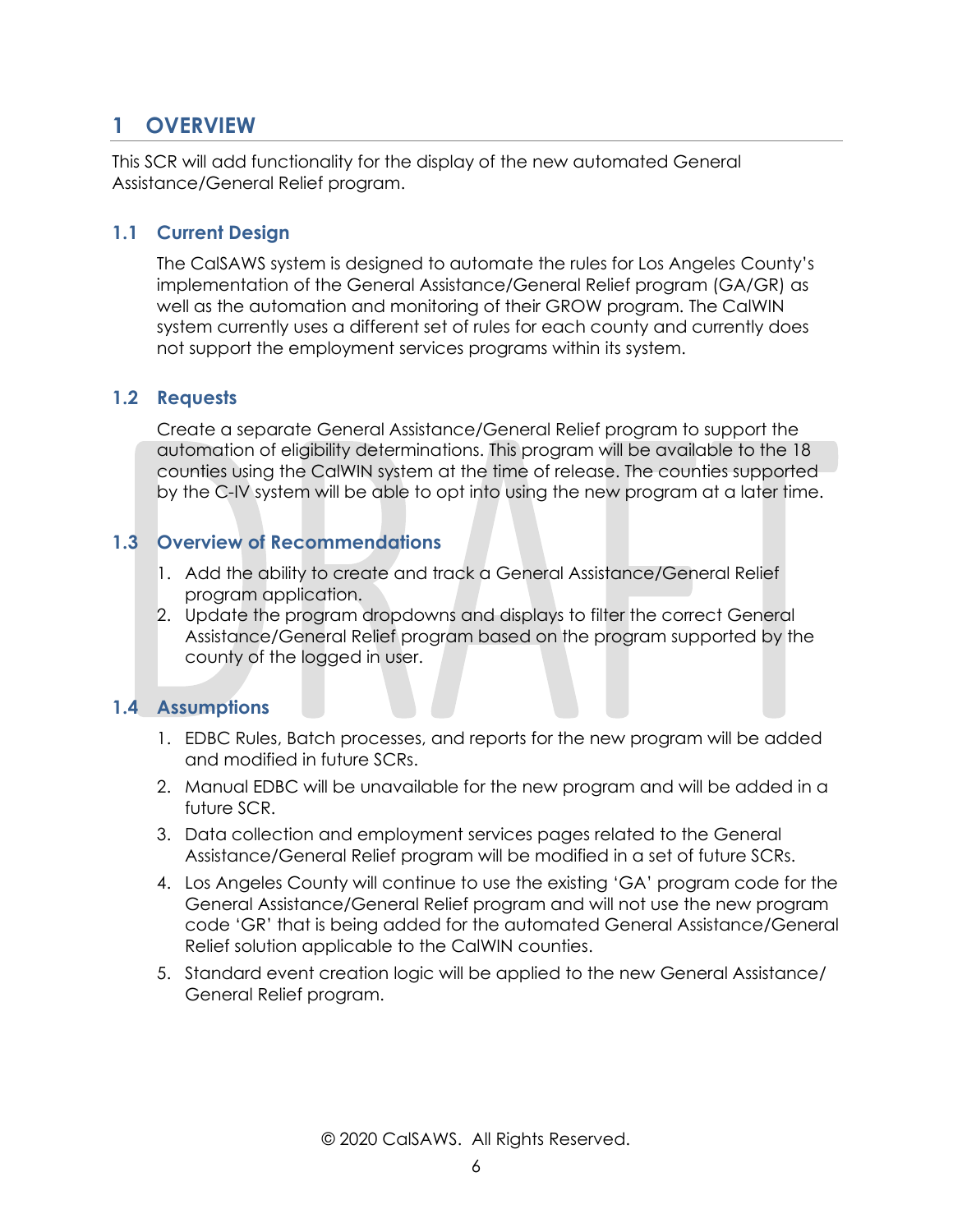### <span id="page-6-0"></span>**2 RECOMMENDATIONS**

#### <span id="page-6-1"></span>**2.1 Add a system property to disable GA/GR functionality**

#### **2.1.1 Overview**

The GA/GR functionality will be implemented in waves and will not be required until other counties outside of LA have been migrated. The functionality will be disabled to prevent impacts to the LA GR workflow until the migration of the CalWIN counties.

#### **2.1.2 Description of Changes**

Add a new system property that will allow all General Assistance/ General Relief functionality related to the new 'GR' program code to be activated and deactivated. This will be deactivated by default. The functionality shall be activated in a future effort at the time of CalWIN go live.

#### <span id="page-6-2"></span>**2.2 Add the new General Assistance/General Relief program**

#### **2.2.1 Description of Change**

Add the new General Assistance/General Relief program. Reference Appendix item A for a list of reference table values. These values are the default values and are subject to change based on implementation needs. This program will only be available for the following counties, by default:

- 1. Alameda
- 2. Contra Costa
- 3. Fresno
- 4. Orange
- 5. Placer
- 6. Sacramento
- 7. San Diego
- 8. San Francisco
- 9. San Luis Obispo
- 10. San Mateo
- 11. Santa Barbara
- 12. Santa Clara
- 13. Santa Cruz
- 14. Solano
- 15. Sonoma
- 16. Tulare
- 17. Ventura
- 18. Yolo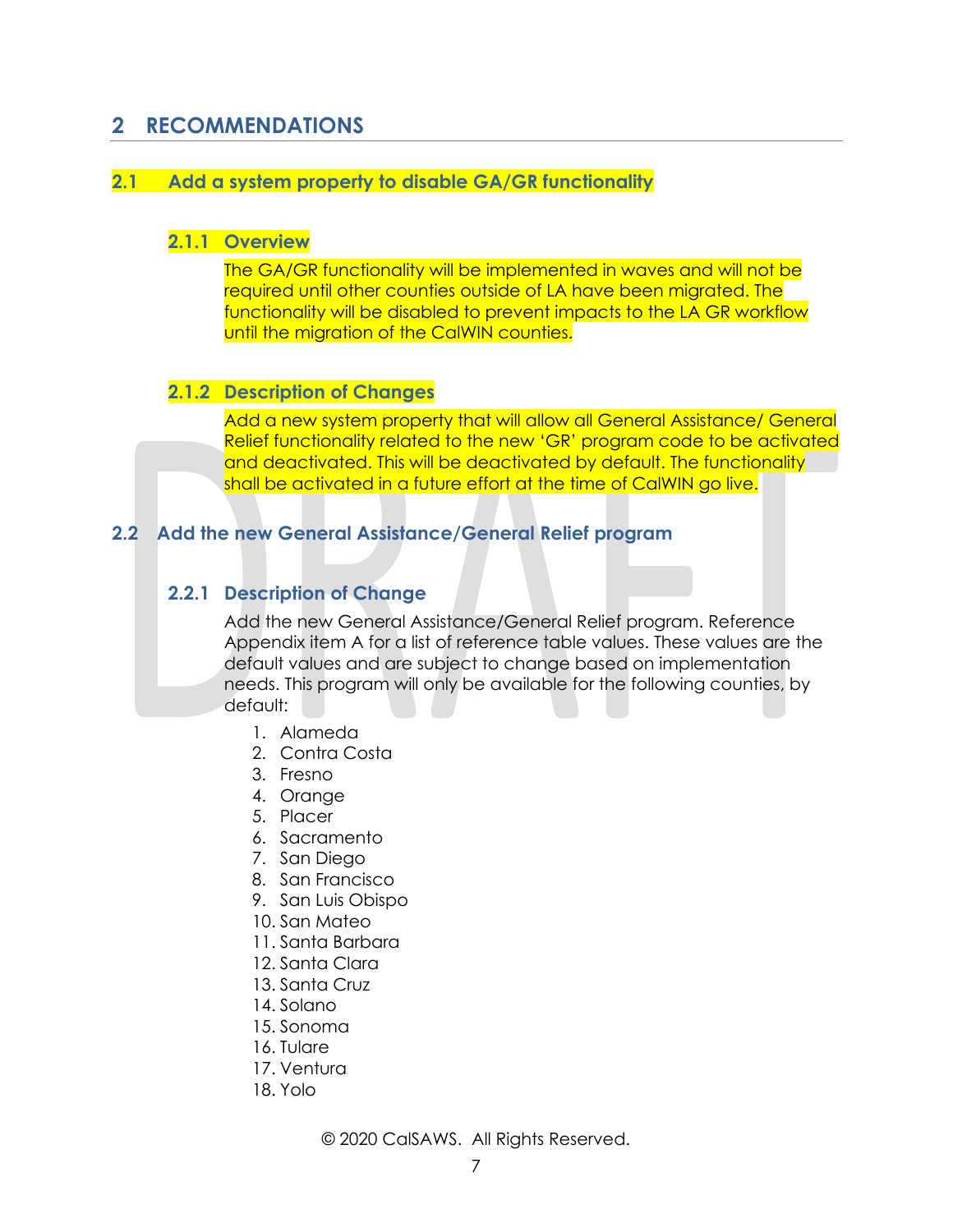#### <span id="page-7-1"></span><span id="page-7-0"></span>**2.3 Case Summary**

#### **2.3.1 Overview**

The Case Summary page is the landing page when accessing a case. Each program and person that is present on the case will be displayed with their status based on the view date. This page will be modified to allow the user to view and access the new General Assistance/General Relief program.

#### <span id="page-7-2"></span>**2.3.2 Case Summary Mockup**

| ∣ ▼ General Assistance/General Relief |            |  |  |
|---------------------------------------|------------|--|--|
| <b>Program Begins on:</b>             | 01/01/2021 |  |  |
|                                       |            |  |  |

#### **Figure 2.3.2.1 – General Assistance/ General Relief (Month prior to BDA)**

| v General Assistance/General Relief |                                                   |            |                      |                                     |                      |                     |  |  |  |
|-------------------------------------|---------------------------------------------------|------------|----------------------|-------------------------------------|----------------------|---------------------|--|--|--|
| Worker:                             | Sample Worker                                     |            |                      | <b>Primary Applicant/Recipient:</b> |                      | Doe, John 26M       |  |  |  |
| <b>Worker ID:</b>                   | 19LS009R00                                        |            |                      | Language:                           |                      | English             |  |  |  |
| Program                             | Active                                            |            | <b>Phone Number:</b> |                                     |                      |                     |  |  |  |
| Status:                             |                                                   |            |                      | Email:                              |                      |                     |  |  |  |
| <b>RE</b> Due<br>Month:             | 05/2021 Re-Evaluate                               |            |                      | Payee:                              |                      | Doe, John 26M       |  |  |  |
|                                     |                                                   |            |                      | <b>Application Date:</b>            |                      | 06/01/2020          |  |  |  |
| Reporting<br>Type:                  | Quarterly Reporting                               |            |                      |                                     |                      |                     |  |  |  |
| <b>PR</b> Due<br>Month:             | 11/2020                                           |            |                      |                                     |                      |                     |  |  |  |
| Aid Code:                           | 90 - GA General Relief Independent<br>Living-CNTY |            |                      |                                     |                      |                     |  |  |  |
| FBU:                                | $\mathbf{1}$                                      |            |                      |                                     |                      |                     |  |  |  |
| <b>Name</b>                         |                                                   | Role       | <b>Role Reason</b>   | <b>Status</b>                       | <b>Status Reason</b> |                     |  |  |  |
| Doe, John 26M                       |                                                   | <b>MEM</b> |                      | Active                              |                      |                     |  |  |  |
|                                     |                                                   |            |                      |                                     |                      | <b>View Details</b> |  |  |  |

**Figure 2.3.2.2 – General Assistance/ General Relief (Active/Denied/Ineligible)**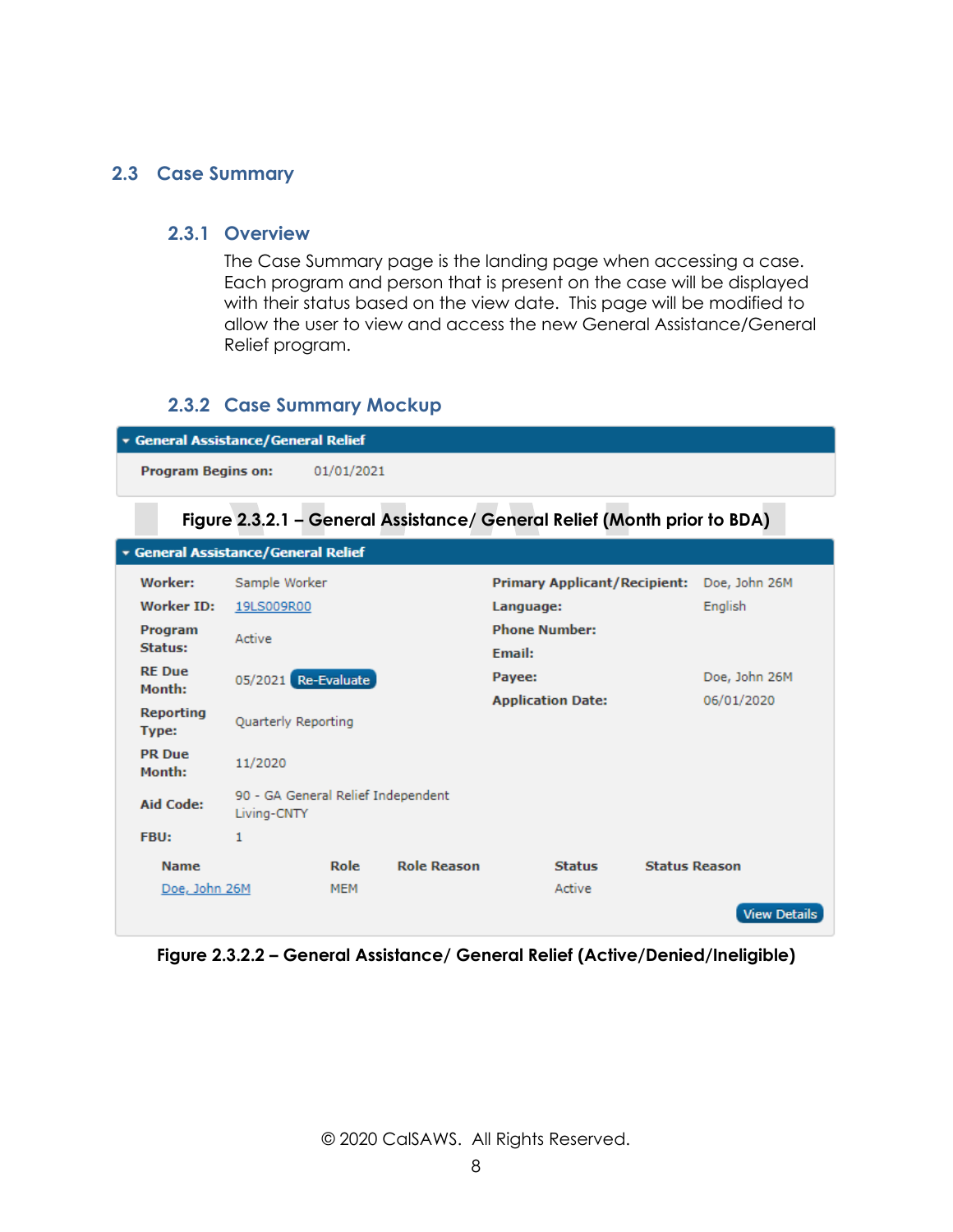| General Assistance/General Relief |               |                    |                                     |                      |  |  |  |  |
|-----------------------------------|---------------|--------------------|-------------------------------------|----------------------|--|--|--|--|
| Worker:                           | Sample Worker |                    | <b>Primary Applicant/Recipient:</b> | Doe, John 26M        |  |  |  |  |
| Worker ID:                        | 19LS009R00    |                    | Language:                           | English              |  |  |  |  |
| <b>Program Status:</b>            | Pending       |                    | <b>Phone Number:</b>                |                      |  |  |  |  |
|                                   |               |                    | Email:                              |                      |  |  |  |  |
| Aid Code:                         |               |                    | Payee:                              | Doe, John 26M        |  |  |  |  |
| <b>FBU:</b>                       | 1             |                    | <b>Application Date:</b>            | 01/01/2021           |  |  |  |  |
| <b>Name</b>                       | Role          | <b>Role Reason</b> | <b>Status</b>                       | <b>Status Reason</b> |  |  |  |  |
| Doe, John 26M                     | <b>MEM</b>    |                    | Pending                             |                      |  |  |  |  |
|                                   |               |                    |                                     | <b>View Details</b>  |  |  |  |  |

**Figure 2.3.2.3 – General Assistance/ General Relief (Pending)**

| General Assistance/General Relief |              |                        |                                     |                      |  |  |  |  |  |  |
|-----------------------------------|--------------|------------------------|-------------------------------------|----------------------|--|--|--|--|--|--|
| Worker:                           |              |                        | <b>Primary Applicant/Recipient:</b> | Doe, John 26M        |  |  |  |  |  |  |
| Worker ID:                        |              |                        | Language:                           | English              |  |  |  |  |  |  |
| <b>Program Status:</b>            | Discontinued |                        | <b>Phone Number:</b>                |                      |  |  |  |  |  |  |
| <b>Discontinued Date:</b>         | 05/01/2021   |                        | <b>Email:</b>                       |                      |  |  |  |  |  |  |
| <b>RE Due Month:</b>              |              | 01/01/2022 Re-Evaluate | Payee:                              | Doe, John 26M        |  |  |  |  |  |  |
| <b>PR Due Month</b>               | 04/01/2021   |                        | <b>Application Date:</b>            | 01/01/2021           |  |  |  |  |  |  |
| Aid Code:                         |              |                        |                                     |                      |  |  |  |  |  |  |
| FBU:                              | 1            |                        |                                     |                      |  |  |  |  |  |  |
| <b>Name</b>                       | Role         | <b>Role Reason</b>     | <b>Status</b>                       | <b>Status Reason</b> |  |  |  |  |  |  |
| Doe, John 26M                     | <b>MEM</b>   |                        | Discontinued                        |                      |  |  |  |  |  |  |
|                                   |              |                        |                                     | <b>View Details</b>  |  |  |  |  |  |  |

**Figure 2.3.2.4 – General Assistance/ General Relief (Discontinued)**

#### <span id="page-8-0"></span>**2.3.3 Description of Changes**

- 1. When the view date is on or after the application date of the program, but prior to the BDA, the block will display the field "Program Begins On". This field will display the BDA.
- 2. Add a section for the General Assistance/General Relief program. These blocks will display only for a date on or after the program's application date. When the view date is on or after the program's Beginning Date of Aid (BDA), the blocks will display with the following fields:
	- a. Worker: The name of the Staff assigned to the position that is assigned to the program.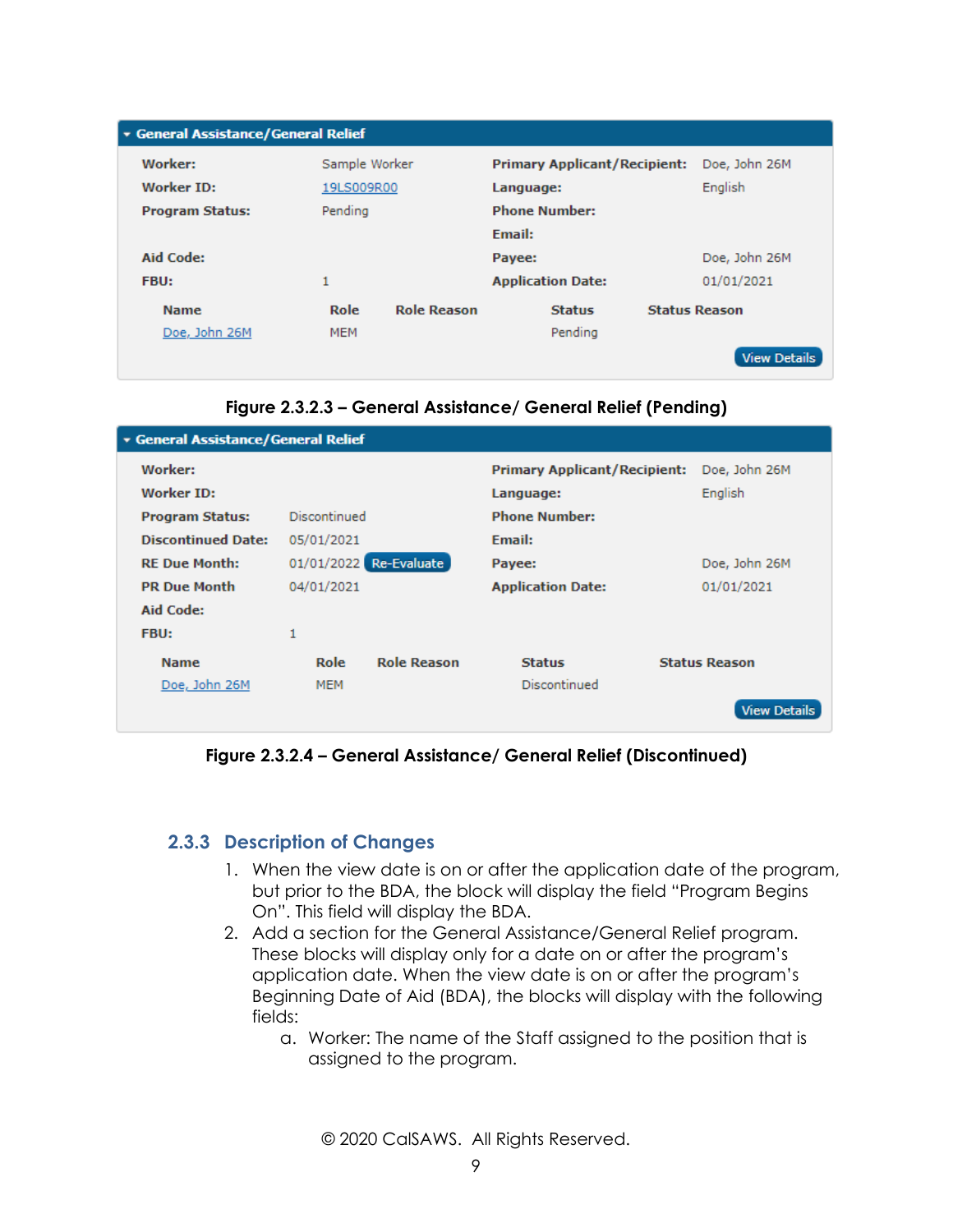- b. Worker ID: The Identifier for the position. This field will be a hyperlink to the Worker Detail page for the selected position. When no staff is assigned to the position, this field will be blank.
- c. Program Status: The status of the program on the given View Date.
- d. Discontinued Date: The date the program was Discontinued. This field will only display when the status of the program is discontinued.
- e. Aid Code: The aid code associated with the program.
- f. FBU: The Family Budget Unit for the program.
- g. Primary Applicant/Recipient: The primary applicant of the program on the given view date.
- h. Language: The spoken Language of the primary Applicant.
- i. Phone Number: The main phone number for the primary Applicant.
- j. Email: The email of the primary applicant.
- k. Payee: The Payee of the program on the given view date.
- l. Application Date: The date of the application associated to the status as of the given view date.
- m. Name: This field will list the names of all participants on the program. Each person will have their name displayed in a single row. Each name will be a hyperlink to the Program Person History page for the program person selected, if the user has the 'PersonHistoryView' right associated to their profile.
- n. RE Due Month: The month that the user's redetermination is due. This field will only display when there is a RE date that covers the given month.
- o. Re-Evaluate: This button will clear the root questions and allow the user to recreate them to receive an adjusted input flow based on their new information.
- p. Reporting Type: The type of periodic reporting required by the program. This value will be determined by the county based on county. The specific reporting types for each county will be added in a future SCR associated with the customer reporting logic.
- q. PR Due Month: The month of the next periodic reporting due month based on the View Date, RE Due Date and the reporting type. This field will only display when a RE Date exists for the current program application.
- r. Role: The Role code of the program person at the given view date.
- s. Role Reason: The Reason the role was assigned at the given view date.
- t. Status: The status of the participant in the program at the given view date.
- u. Status Reason: The status reason of the participant's program status at the given view date.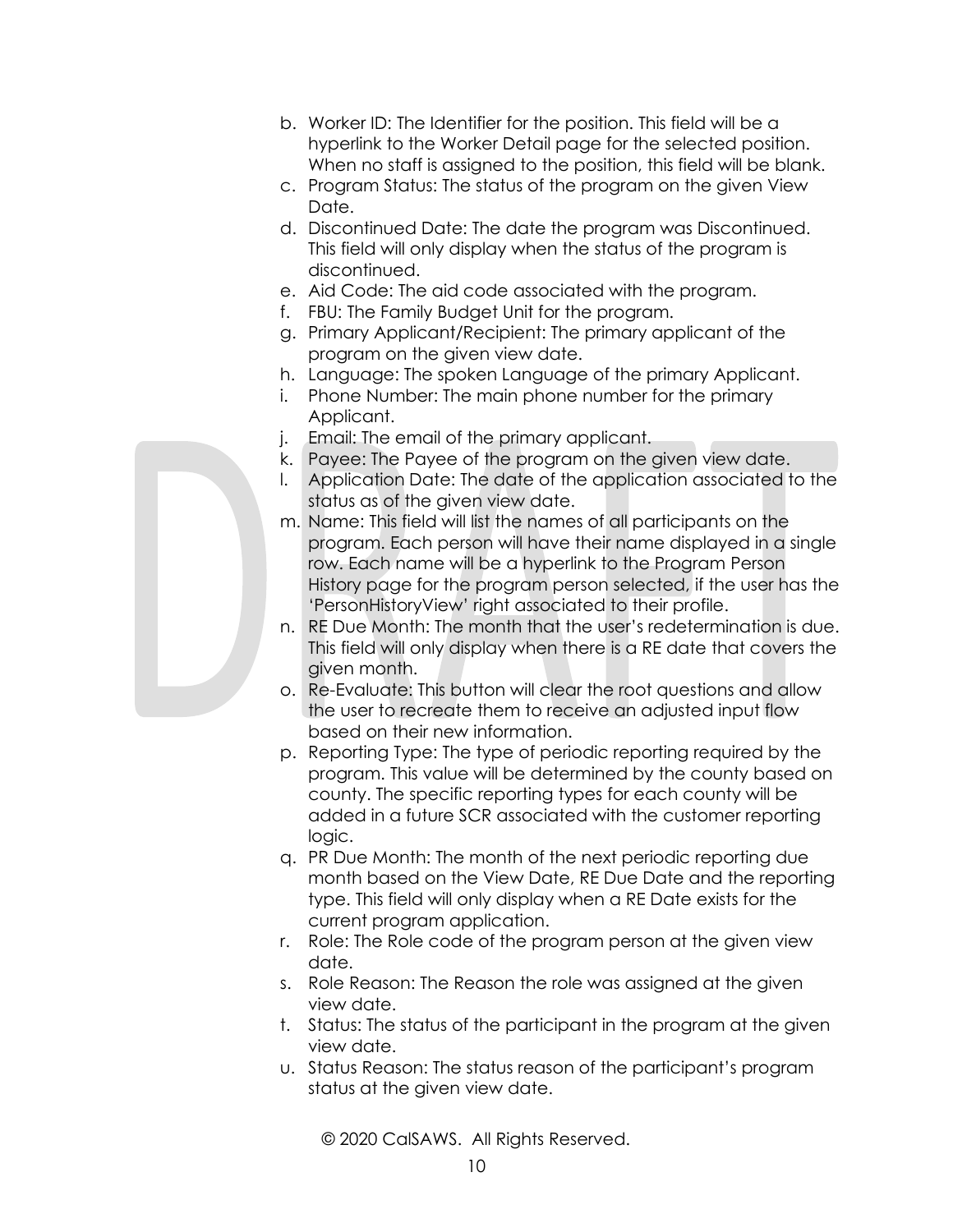- v. View Details: This button will navigate to the General Assistance/ General Relief Detail page for the associated program.
- 3. When the system date is within the RE Due month, the program header will display as a yellow banner with the following text, "[Anticipated program termination for the following month]".

#### <span id="page-10-0"></span>**2.3.4 Page Location**

- **Global:** Case Info
- **Local:** Case Summary
- **Task:** Case Summary

#### <span id="page-10-1"></span>**2.3.5 Security Updates**

N/A

#### <span id="page-10-2"></span>**2.3.6 Page Mapping**

Add page mappings for new fields that do not have page mappings.

#### <span id="page-10-3"></span>**2.3.7 Page Usage/Data Volume Impacts**

No additional page usage is expected from this update.

#### <span id="page-10-5"></span><span id="page-10-4"></span>**2.4 Program Detail**

#### **2.4.1 Overview**

The Program Detail page is used to select new programs to add to the case. Currently, if a General Assistance/General Relief program is selected in a county that does not support the General Assistance/General Relief program, then a validation message is thrown to prevent the program from being added. This functionality will be modified to only display programs that are available within the county of the logged in user.

#### **2.4.2 Program Detail Mockup**

#### <span id="page-10-6"></span>**Program Detail**

\*- Indicates required fields Select Program: \* General Assistance/General Relief v | Go

#### **Figure 2.4.2.1 – Program Detail**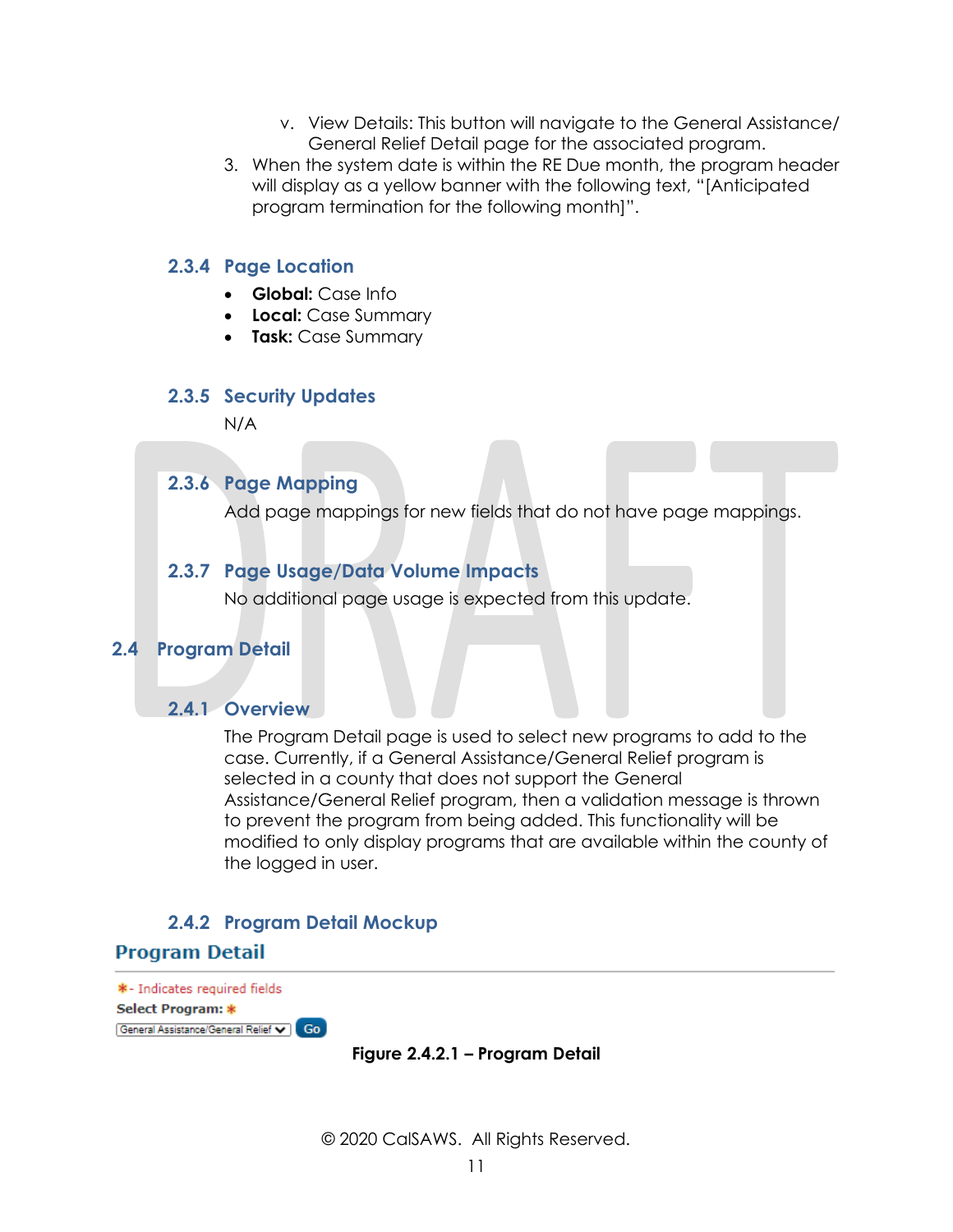#### <span id="page-11-0"></span>**2.4.3 Description of Changes**

Update the Select Program dropdown to allow the user to only see the programs available within their county. This limitation will also be applied to all other program dropdowns within the system. Please refer to Appendix item B for a list of additional pages that will require an update to filter the program dropdowns based on county.

Note: Existing logic in all program fields will continue to apply. The restriction of programs based on county will be an additional restriction and not a replacement.

#### <span id="page-11-1"></span>**2.4.4 Page Location**

- **Global:** Case Info
- **Local:** Case Summary
- **Task:** New Program

#### <span id="page-11-2"></span>**2.4.5 Security Updates**

N/A

#### <span id="page-11-3"></span>**2.4.6 Page Mapping**

No new page mappings are required.

#### <span id="page-11-4"></span>**2.4.7 Page Usage/Data Volume Impacts**

No additional page usage is expected from this update.

#### <span id="page-11-6"></span><span id="page-11-5"></span>**2.5 New/Reapplication Detail**

#### **2.5.1 Overview**

The New/Reapplication Detail page is used to add or reopen a program for an existing case. The display for this page will be specified for the General Assistance/General Relief program.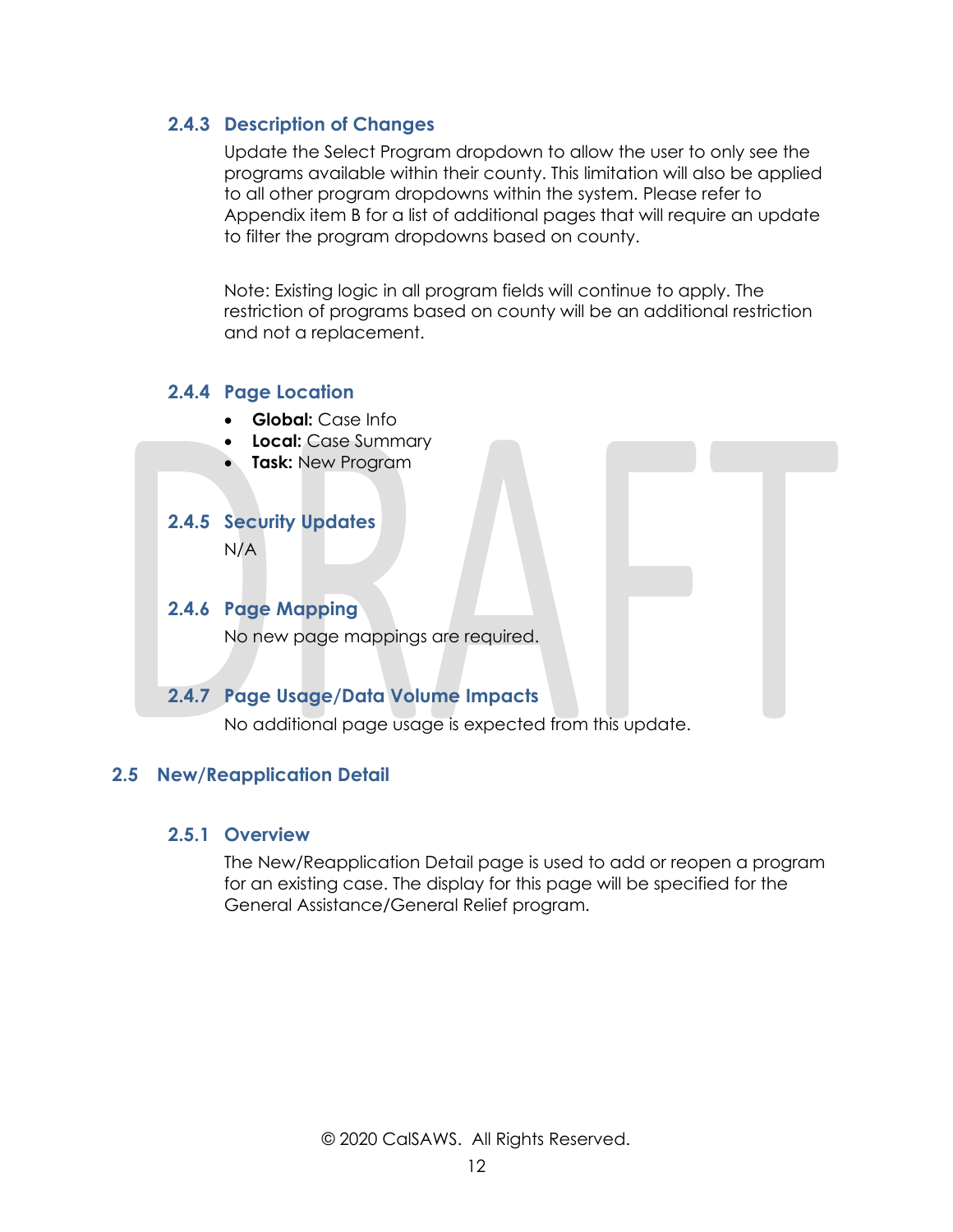### **2.5.2 New/Reapplication Detail Mockup**

### <span id="page-12-0"></span>**New / Reapplication Detail**

|                                                                                              | * - Indicates required fields |                            |             |                    | Save and Return<br>Cancel |                         |              |  |
|----------------------------------------------------------------------------------------------|-------------------------------|----------------------------|-------------|--------------------|---------------------------|-------------------------|--------------|--|
| <b>View Date:</b><br><b>Program Type:</b><br>General Assistance/General Relief<br>01/01/2021 |                               |                            |             |                    |                           |                         |              |  |
| $-$ Select $-$                                                                               | Primary: *<br>◡               | <b>Application Date: *</b> |             |                    | <b>Requested BDA: *</b>   | Source: *<br>- Select - | $\checkmark$ |  |
|                                                                                              | <b>Name &amp;</b>             | <b>DOB</b>                 | <b>Role</b> | <b>Role Reason</b> | <b>Status</b>             | <b>Status Reason</b>    |              |  |
| п                                                                                            | John Doe                      | 11/25/1960                 |             |                    |                           |                         |              |  |
|                                                                                              |                               |                            |             |                    |                           | Save and Return         | Cancel       |  |



#### <span id="page-12-1"></span>**2.5.3 Description of Changes**

1. Allow the creation and reapplication of the new General Assistance/General Relief program. Standard page validations for the existing General Assistance/ General Relief program will continue to apply to the new General Assistance/ General Relief.

#### <span id="page-12-2"></span>**2.5.4 Page Location**

- **Global:** Case Info
- **Local:** Case Summary
- **Task:** New Program

#### <span id="page-12-3"></span>**2.5.5 Security Updates**

N/A

#### <span id="page-12-4"></span>**2.5.6 Page Mapping**

No new page mappings for the existing page.

#### <span id="page-12-5"></span>**2.5.7 Page Usage/Data Volume Impacts**

No additional page usage is expected from this update.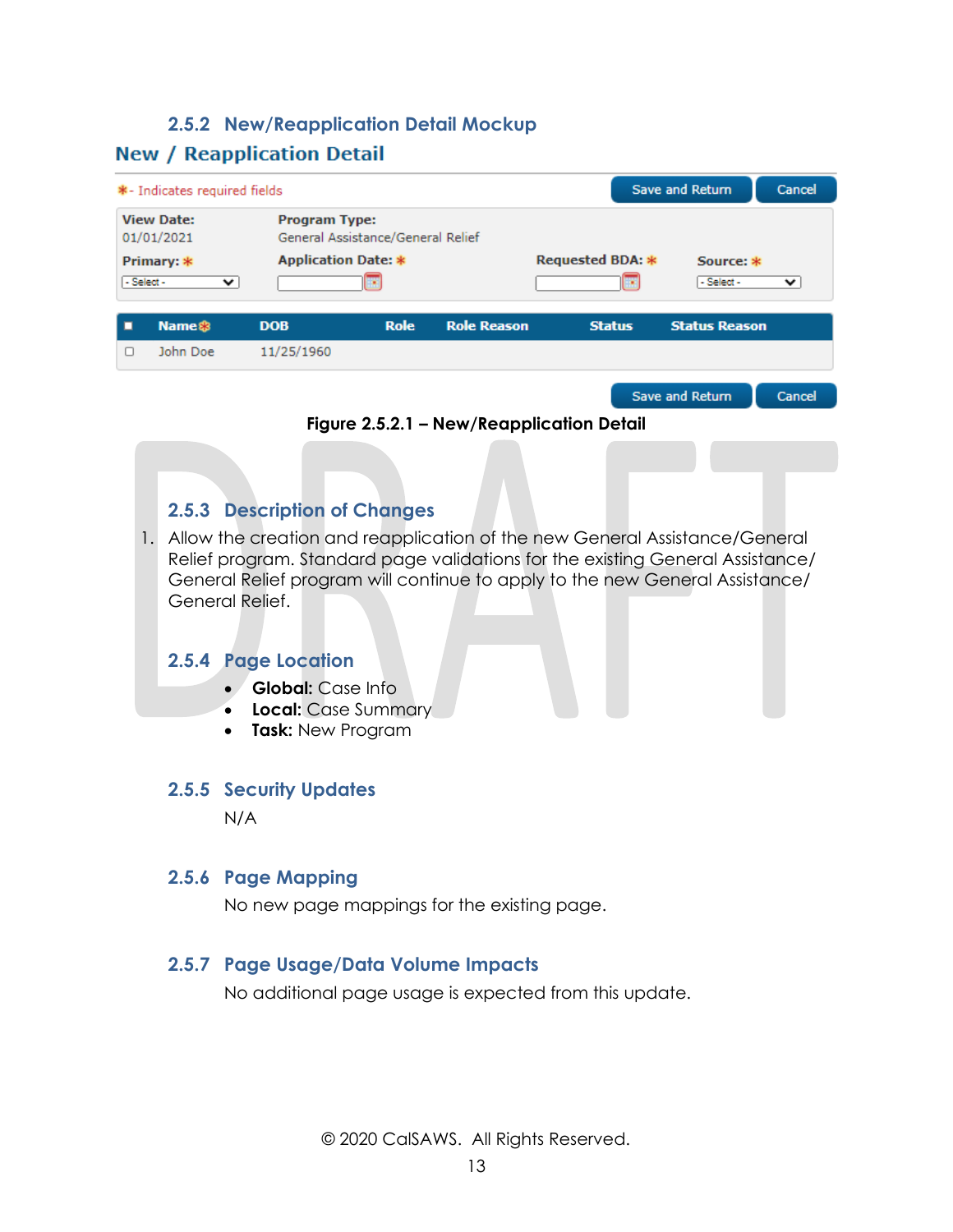#### <span id="page-13-1"></span><span id="page-13-0"></span>**2.6.1 Overview**

The General Assistance/General Relief Detail page will be the main view page for the General Assistance/General Relief program. This page will show a collection of detailed information for the program and its participants at a specific date.

#### **2.6.2 General Assistance/General Relief Mockup**

#### <span id="page-13-2"></span>**General Assistance/General Relief Detail**

| *- Indicates required fields                        |                            |                             | <b>View History</b> | <b>Issuance Method</b> | Edit                 | Close |
|-----------------------------------------------------|----------------------------|-----------------------------|---------------------|------------------------|----------------------|-------|
| Date: $*$<br>01/01/2021                             |                            |                             |                     |                        |                      |       |
| <b>Program Information</b>                          |                            |                             |                     |                        |                      |       |
| Status: *                                           |                            | <b>Status Reason:</b>       |                     | Source: *              |                      |       |
| Active                                              |                            |                             |                     | In Person              |                      |       |
| <b>Application Date: *</b>                          |                            | <b>RE Begin Month:</b>      |                     | <b>RE Due Month: *</b> |                      |       |
| 01/01/2021                                          |                            | 01/2021                     |                     | 12/2021                |                      |       |
| <b>Reporting Type:</b>                              |                            | <b>PR Due Month:</b>        |                     |                        |                      |       |
| Quarterly Reporting                                 |                            | 04/2021                     |                     |                        |                      |       |
| Automatically Reassign When Activated:<br><b>No</b> |                            |                             |                     |                        |                      |       |
| <b>Sub-Program Type:</b><br>CAAP                    |                            |                             |                     |                        |                      |       |
| <b>Administrative Roles</b>                         |                            |                             |                     |                        |                      |       |
| <b>Name</b>                                         | <b>Administrative Role</b> |                             |                     | <b>Begin Date</b>      | <b>End Date</b>      |       |
| Doe, John 27M                                       |                            | Primary Applicant/Recipient |                     | 01/01/2021             |                      |       |
| Doe, John 27M                                       | Payee                      |                             |                     | 01/01/2021             |                      |       |
|                                                     |                            |                             |                     |                        |                      |       |
| <b>Program Persons</b>                              |                            |                             |                     |                        |                      |       |
| <b>Name</b>                                         | Role                       | <b>Role Reason</b>          |                     | <b>Status</b>          | <b>Status Reason</b> |       |
| Doe, John 27M                                       | <b>MEM</b>                 |                             |                     | Active                 |                      |       |
|                                                     |                            |                             |                     |                        |                      |       |
| <b>Secondary Assignment</b>                         |                            |                             |                     |                        |                      |       |
| Worker                                              |                            |                             |                     |                        |                      |       |
|                                                     |                            |                             |                     |                        |                      |       |
|                                                     |                            |                             | <b>View History</b> | <b>Issuance Method</b> | Edit                 | Close |

**Figure 2.6.2.1 – General Assistance/General Relief Detail (View Mode - Active)**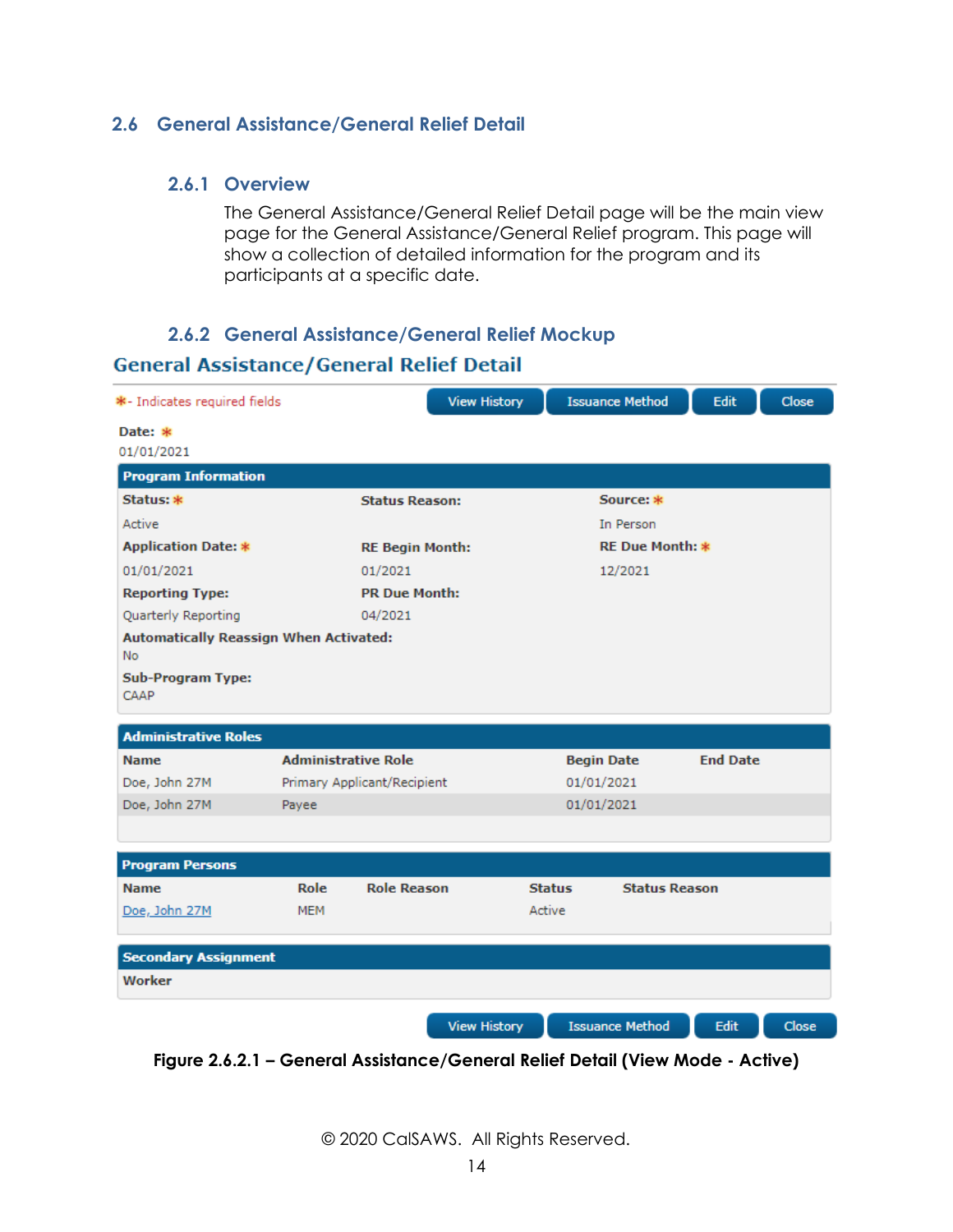| *- Indicates required fields                                  |                            |                             | <b>View History</b> | Save and Return        | Cancel |
|---------------------------------------------------------------|----------------------------|-----------------------------|---------------------|------------------------|--------|
| Date: $*$                                                     |                            |                             |                     |                        |        |
| m<br>View Date<br>01/01/2021                                  |                            |                             |                     |                        |        |
| <b>Program Information</b>                                    |                            |                             |                     |                        |        |
| Status: *                                                     |                            | <b>Status Reason:</b>       |                     | Source: *              |        |
| Active                                                        |                            |                             |                     | In Person $\vee$       |        |
| <b>Application Date: *</b>                                    |                            | <b>RE Begin Month:</b>      |                     | <b>RE Due Month: *</b> |        |
| 01/01/2021 Edit                                               |                            | 01/2021                     |                     | 12/2021                |        |
| <b>Reporting Type:</b>                                        |                            | <b>PR Due Month:</b>        |                     |                        |        |
| Quarterly Reporting                                           |                            | 04/2021                     |                     |                        |        |
| <b>Automatically Reassign When Activated:</b><br>$N_0$ $\vee$ |                            |                             |                     |                        |        |
| <b>Sub-Program Type:</b><br>CAAP<br>び                         |                            |                             |                     |                        |        |
|                                                               |                            |                             |                     |                        |        |
| <b>Administrative Roles</b>                                   |                            |                             |                     |                        |        |
| <b>Name</b>                                                   | <b>Administrative Role</b> |                             | <b>Begin Date</b>   | <b>End Date</b>        |        |
| Doe, John 27M                                                 |                            | Primary Applicant/Recipient | 01/01/2021          |                        |        |
| Doe, John 27M                                                 | Payee                      |                             | 01/01/2021          |                        |        |
|                                                               |                            |                             |                     |                        |        |
| <b>Program Persons</b>                                        |                            |                             |                     |                        |        |
| <b>Name</b>                                                   | Role                       | <b>Role Reason</b>          | <b>Status</b>       | <b>Status Reason</b>   |        |
| Doe, John 27M                                                 | <b>MEM</b>                 |                             | Active              |                        |        |
|                                                               |                            |                             |                     |                        |        |
| <b>Secondary Assignment</b>                                   |                            |                             |                     |                        |        |
| Worker                                                        |                            |                             |                     |                        |        |
| Select                                                        |                            |                             |                     |                        |        |
|                                                               |                            |                             | <b>View History</b> | Save and Return        | Cancel |

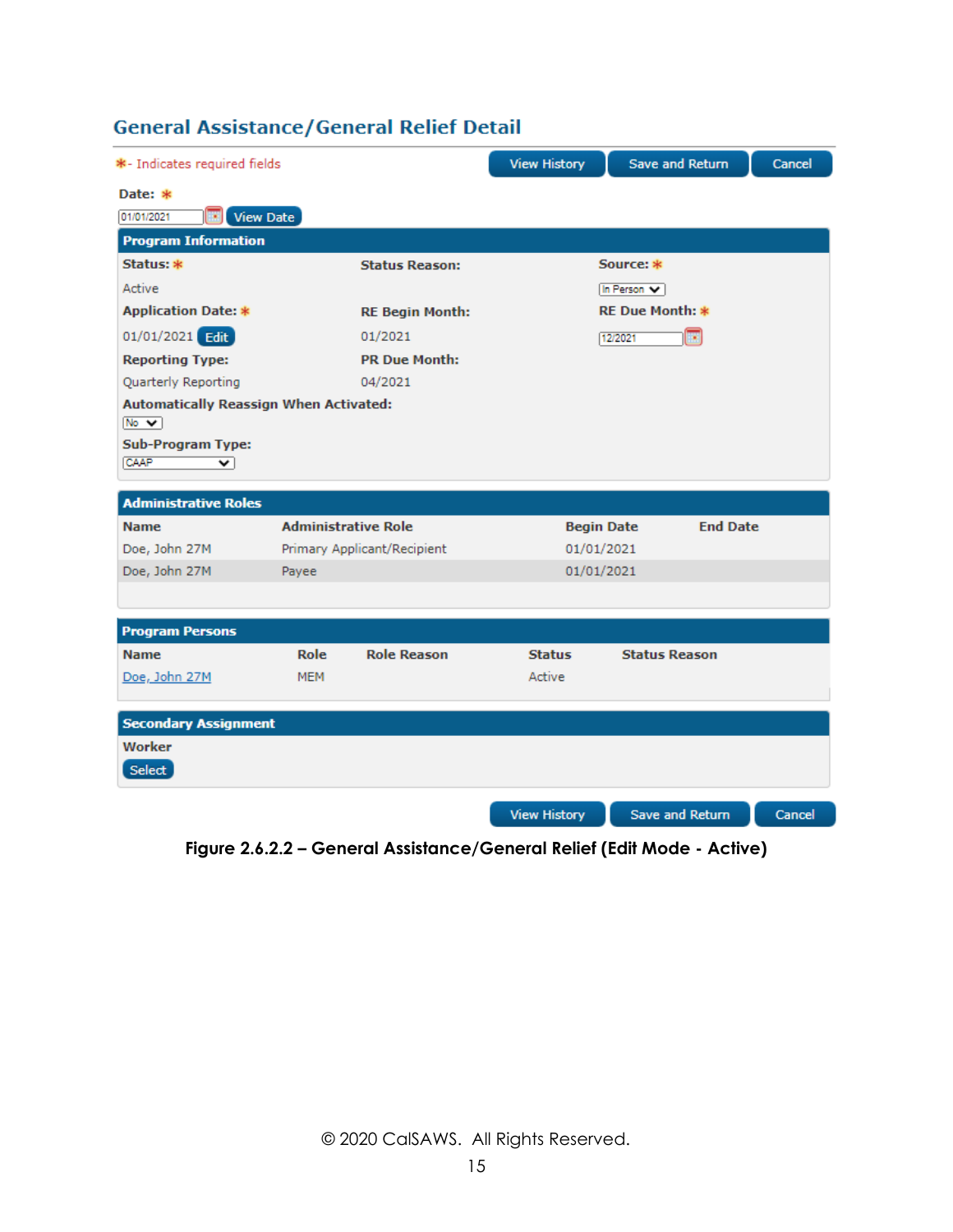| *- Indicates required fields     |            |                             | <b>View History</b> |                   | <b>Issuance Method</b> | Edit            | Close |
|----------------------------------|------------|-----------------------------|---------------------|-------------------|------------------------|-----------------|-------|
| Date: *                          |            |                             |                     |                   |                        |                 |       |
| 01/01/2021                       |            |                             |                     |                   |                        |                 |       |
| <b>Program Information</b>       |            |                             |                     |                   |                        |                 |       |
| Status: *                        |            | <b>Status Reason:</b>       |                     |                   | Source: *              |                 |       |
| Pending                          |            |                             |                     |                   | In Person              |                 |       |
| <b>Application Date: *</b>       |            |                             |                     |                   |                        |                 |       |
| 01/01/2021                       |            |                             |                     |                   |                        |                 |       |
| <b>Sub-Program Type:</b><br>CAAP |            |                             |                     |                   |                        |                 |       |
| <b>Administrative Roles</b>      |            |                             |                     |                   |                        |                 |       |
| <b>Name</b>                      |            | <b>Administrative Role</b>  |                     | <b>Begin Date</b> |                        | <b>End Date</b> |       |
| Doe, John 27M                    |            | Primary Applicant/Recipient |                     | 01/01/2021        |                        |                 |       |
| Doe, John 27M                    | Payee      |                             |                     | 01/01/2021        |                        |                 |       |
|                                  |            |                             |                     |                   |                        |                 |       |
| <b>Program Persons</b>           |            |                             |                     |                   |                        |                 |       |
| <b>Name</b>                      | Role       | <b>Role Reason</b>          |                     | <b>Status</b>     | <b>Status Reason</b>   |                 |       |
| Doe, John 27M                    | <b>MEM</b> |                             |                     | Pending           |                        |                 |       |
| <b>Secondary Assignment</b>      |            |                             |                     |                   |                        |                 |       |
| Worker                           |            |                             |                     |                   |                        |                 |       |
|                                  |            |                             | <b>View History</b> |                   | <b>Issuance Method</b> | Edit            | Close |

**Figure 2.6.2.3 – General Assistance/General Relief (View Mode - Pending)**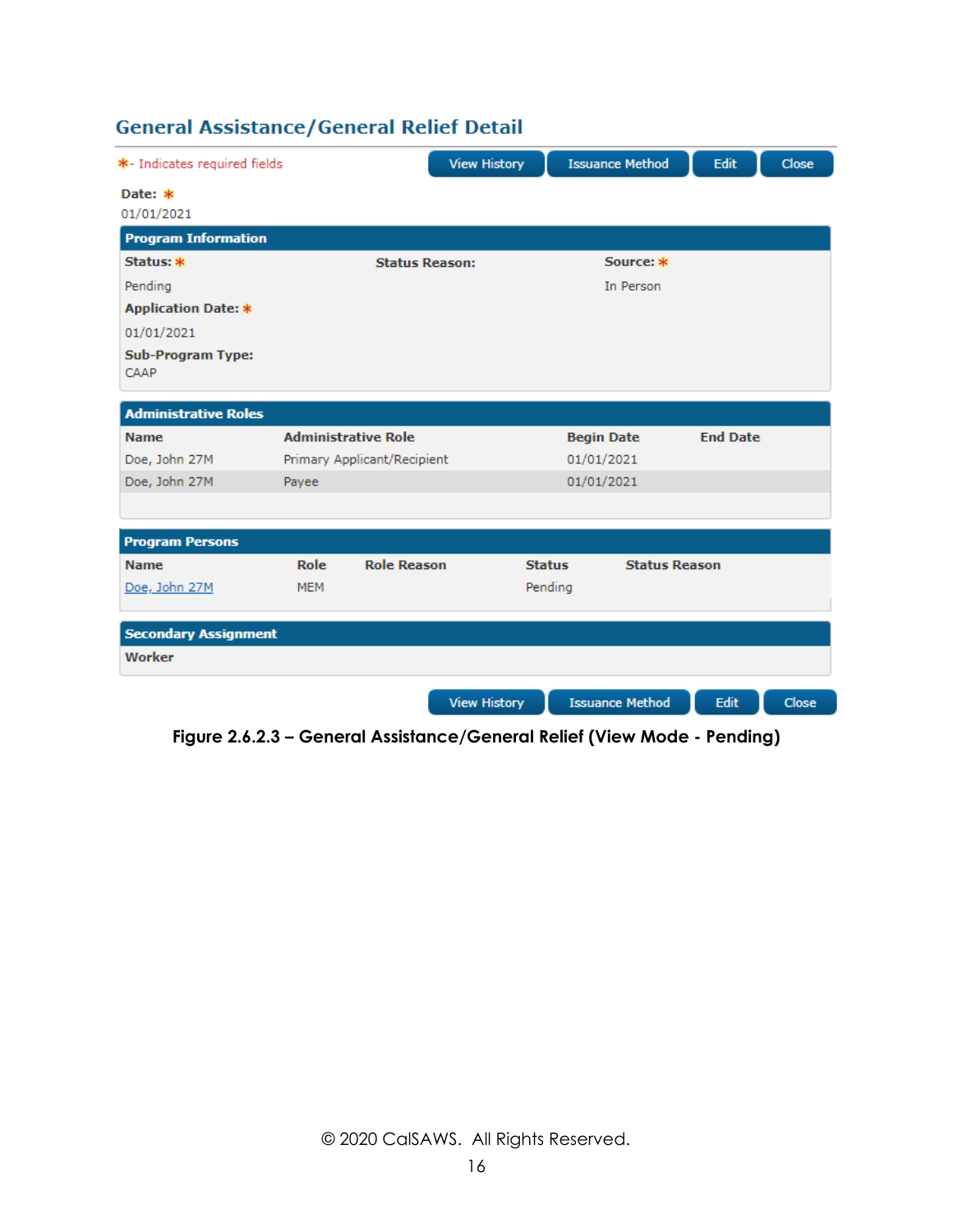| *- Indicates required fields                                          |            |                             | <b>View History</b> |            | Save and Return      | Cancel |
|-----------------------------------------------------------------------|------------|-----------------------------|---------------------|------------|----------------------|--------|
| Date: *                                                               |            |                             |                     |            |                      |        |
| 08/01/2020<br>m                                                       | View Date  |                             |                     |            |                      |        |
| <b>Program Information</b>                                            |            |                             |                     |            |                      |        |
| Status: *                                                             |            | <b>Status Reason:</b>       |                     |            | Source: *            |        |
| Pending                                                               |            |                             |                     | <b>YBN</b> |                      |        |
| <b>Application Date: *</b>                                            |            |                             |                     |            |                      |        |
| 11/20/2019 Edit                                                       |            |                             |                     |            |                      |        |
| <b>Automatically Reassign When Activated:</b><br>$No \nightharpoonup$ |            |                             |                     |            |                      |        |
|                                                                       |            |                             |                     |            |                      |        |
| <b>Administrative Roles</b>                                           |            |                             |                     |            |                      |        |
| <b>Name</b>                                                           |            | <b>Administrative Role</b>  | <b>Begin Date</b>   |            | <b>End Date</b>      |        |
| Doe, John 27M                                                         |            | Primary Applicant/Recipient | 09/01/2018          |            |                      | Edit   |
| Doe, John 27M                                                         | Payee      |                             | 09/01/2018          |            |                      | Edit   |
|                                                                       |            |                             |                     |            |                      | Add    |
|                                                                       |            |                             |                     |            |                      |        |
| <b>Program Persons</b>                                                |            |                             |                     |            |                      |        |
| <b>Name</b>                                                           | Role       | <b>Role Reason</b>          | <b>Status</b>       |            | <b>Status Reason</b> |        |
| Doe, John 27M                                                         | <b>MEM</b> |                             | Pending             |            |                      | Edit   |
|                                                                       |            |                             |                     |            |                      |        |
| <b>Secondary Assignment</b>                                           |            |                             |                     |            |                      |        |
| Worker                                                                |            |                             |                     |            |                      |        |
| Select                                                                |            |                             |                     |            |                      |        |
|                                                                       |            |                             | <b>View History</b> |            | Save and Return      | Cancel |

**Figure 2.6.2.4 – General Assistance/General Relief (Edit Mode - Pending)**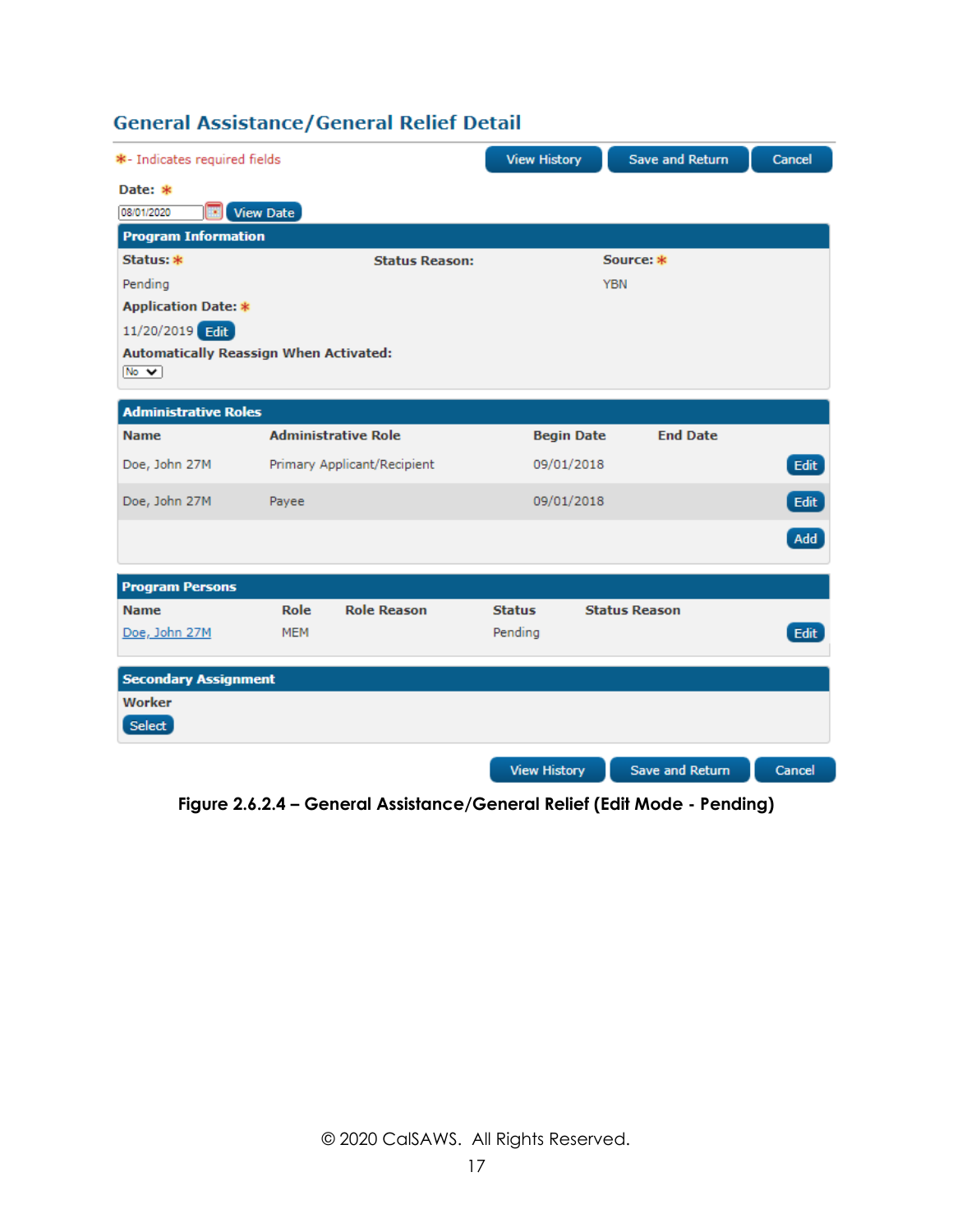| *- Indicates required fields |            |                             | <b>View History</b>   |               | <b>Issuance Method</b> | Edit            | Close |
|------------------------------|------------|-----------------------------|-----------------------|---------------|------------------------|-----------------|-------|
| Date: *                      |            |                             |                       |               |                        |                 |       |
| 01/01/2021                   |            |                             |                       |               |                        |                 |       |
| <b>Program Information</b>   |            |                             |                       |               |                        |                 |       |
| Status: *                    |            |                             | <b>Status Reason:</b> |               | Source: *              |                 |       |
| Denied                       |            |                             |                       |               | In Person              |                 |       |
| <b>Application Date: *</b>   |            |                             |                       |               |                        |                 |       |
| 01/01/2021                   |            |                             |                       |               |                        |                 |       |
| <b>Sub-Program Type:</b>     |            |                             |                       |               |                        |                 |       |
| CAAP                         |            |                             |                       |               |                        |                 |       |
| <b>Administrative Roles</b>  |            |                             |                       |               |                        |                 |       |
| <b>Name</b>                  |            | <b>Administrative Role</b>  |                       |               | <b>Begin Date</b>      | <b>End Date</b> |       |
| Doe, John 27M                |            | Primary Applicant/Recipient |                       | 01/01/2021    |                        |                 |       |
| Doe, John 27M                | Payee      |                             |                       | 01/01/2021    |                        |                 |       |
|                              |            |                             |                       |               |                        |                 |       |
|                              |            |                             |                       |               |                        |                 |       |
| <b>Program Persons</b>       |            |                             |                       |               |                        |                 |       |
| <b>Name</b>                  | Role       | <b>Role Reason</b>          |                       | <b>Status</b> | <b>Status Reason</b>   |                 |       |
| Doe, John 27M                | <b>MEM</b> |                             |                       | Denied        |                        |                 |       |
|                              |            |                             |                       |               |                        |                 |       |
| <b>Secondary Assignment</b>  |            |                             |                       |               |                        |                 |       |
| Worker                       |            |                             |                       |               |                        |                 |       |
|                              |            |                             |                       |               |                        |                 |       |
|                              |            |                             | <b>View History</b>   |               | <b>Issuance Method</b> | Edit            | Close |

**Figure 2.6.2.5 – General Assistance/General Relief (View Mode - Denied)**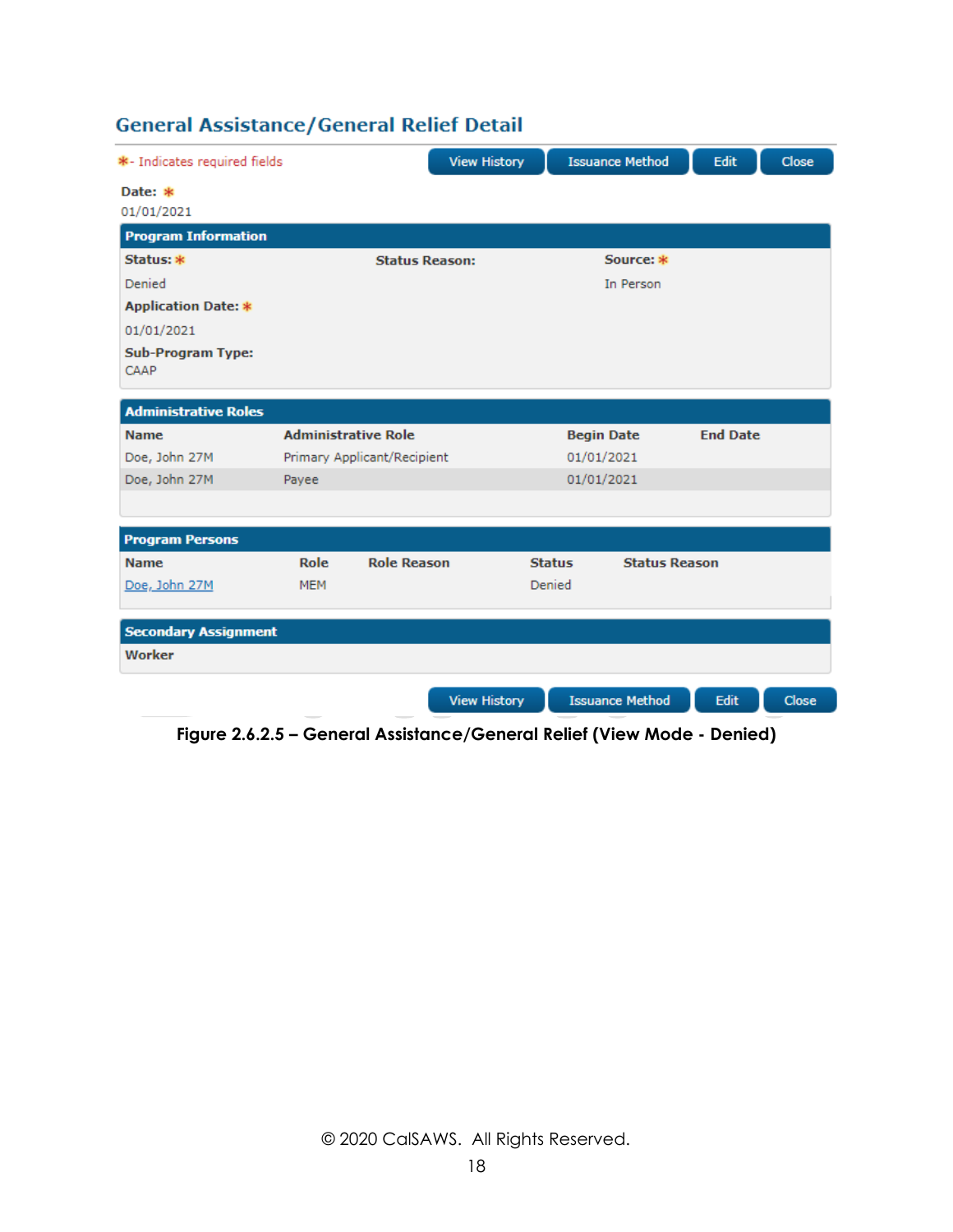| *- Indicates required fields |            |                             | <b>View History</b> | Save and Return      | Cancel          |
|------------------------------|------------|-----------------------------|---------------------|----------------------|-----------------|
| Date: $*$                    |            |                             |                     |                      |                 |
| 01/01/2021<br>View Date<br>œ |            |                             |                     |                      |                 |
| <b>Program Information</b>   |            |                             |                     |                      |                 |
| Status: *                    |            | <b>Status Reason:</b>       |                     | Source: *            |                 |
| Denied                       |            |                             |                     | In Person            |                 |
| <b>Application Date: *</b>   |            |                             |                     |                      |                 |
| 01/01/2021                   |            |                             |                     |                      |                 |
| <b>Sub-Program Type:</b>     |            |                             |                     |                      |                 |
| CAAP<br>╰                    |            |                             |                     |                      |                 |
| <b>Administrative Roles</b>  |            |                             |                     |                      |                 |
| <b>Name</b>                  |            | <b>Administrative Role</b>  | <b>Begin Date</b>   | <b>End Date</b>      |                 |
| Doe, John 27M                |            | Primary Applicant/Recipient | 01/01/2021          |                      |                 |
| Doe, John 27M                | Payee      |                             | 01/01/2021          |                      |                 |
|                              |            |                             |                     |                      |                 |
| <b>Program Persons</b>       |            |                             |                     |                      |                 |
| <b>Name</b>                  | Role       | <b>Role Reason</b>          | <b>Status</b>       | <b>Status Reason</b> |                 |
| Doe, John 27M                | <b>MEM</b> |                             | Denied              |                      |                 |
|                              |            |                             |                     |                      | Rescind Reapply |
| <b>Secondary Assignment</b>  |            |                             |                     |                      |                 |
| Worker                       |            |                             |                     |                      |                 |
| Select                       |            |                             |                     |                      |                 |
|                              |            |                             |                     |                      |                 |
|                              |            |                             | <b>View History</b> | Save and Return      | Cancel          |

**Figure 2.6.2.6 – General Assistance/General Relief (Edit Mode - Denied)**

#### <span id="page-18-0"></span>**2.6.3 Description of Changes**

- 1. View History button: This button will navigate the worker to the General Assistance/General Relief History page.
- 2. Edit button: This button will refresh the page in 'Edit' mode. This button is only available in 'View' mode.
- 3. Close button: This button will navigate the worker to the Case Summary page. This button is only available in 'View' mode.
- 4. Save and Return button: Saves the changes that have been made to the General Assistance/General Relief Detail page and will navigate the worker to the Case Summary page. This button is only available in 'Edit' mode.
- 5. Cancel button: Returns the worker to the Case Summary page. This button is only available in 'Edit' mode.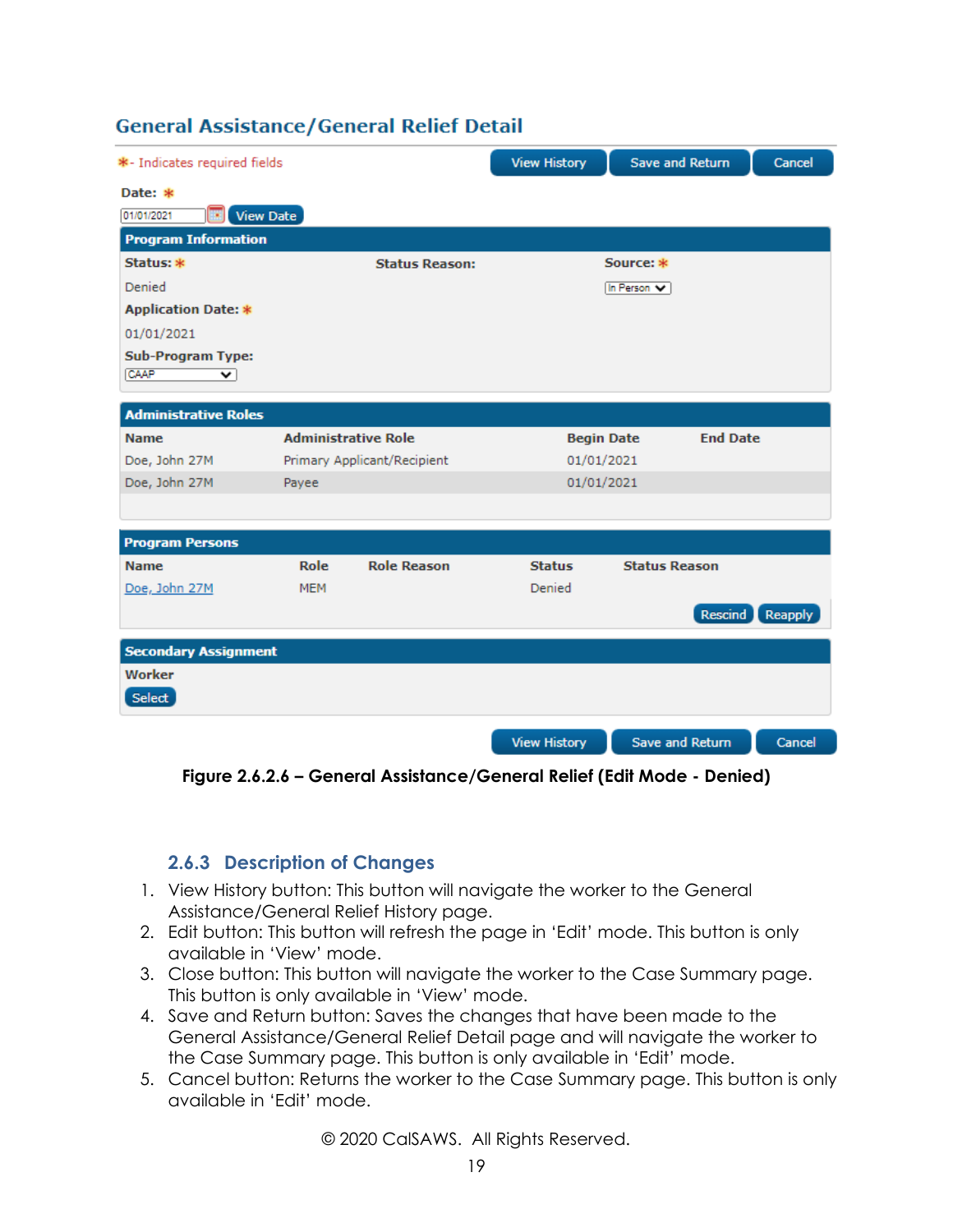- 6. Date: Date which will be used to retrieve information for the page. The application that has a status as of the Date will have its information displayed. This is a required field.
	- a. View Date button: Pressing this button will refresh the page with the program information as of the Date. This button is only available in 'Create'/'Edit' mode.
- 7. Program Information Section
	- a. Status: Status of the program as of the Date. This field is required.
	- b. Status Reason: Reason for the value displayed in the Status column.
	- c. Source: Source of the Application that is tied to the Status as of the Date. This field is required.
	- d. Application Date: Date of Application for the application that is tied to the Status as of the Date. This field is required.
		- i. Edit button: Pressing this button will navigate the worker to the Application Detail page.
	- e. Automatically Reassign When Activated: This field will be a Yes/No dropdown that will let the current case be reassigned through an overnight batch job after being Activated through EDBC.
	- f. Reporting Type: This field will display the reporting type associated to the program based on the current view date. This field will only display for an Active, Ineligible, or Discontinued Status.
	- g. PR Due Month: This field will display the due date of the periodic report. This field will only display when there is a valid RE Due Month
	- h. RE Begin Month: This field will display the RE Begin Month for the application based on the current view date. This field will only display when a RE period has been established.
	- i. RE Due Month: This field will display the due month for the Redetermination forms for the program. This field will only display when a RE period has been established.
	- j. Sub-Program Type: This field will display the sub-program type for the General Assistance/General Relief program for each county. This field will only display if a county has a Sub-Program Type available for their General Assistance/General Relief program. At the time of implementation, only San Francisco County will have options available. The options are as follows:
		- i. Age Exempt
		- ii. CAAP
		- iii. Cash Aid Link to Medical
		- iv. General Assistance/General Relief
		- v. Personal Assisted Employment Services
		- vi. SSI Pending
	- k. Issuance Method This button will navigate the user to the Issuance Method Detail page in view mode.
- 8. Administrative Roles section
	- a. Name Name of the person assigned to the Administrative Roles as of the Date.
	- b. Administrative Role: Administrative Role that is assigned to the person in the Name column.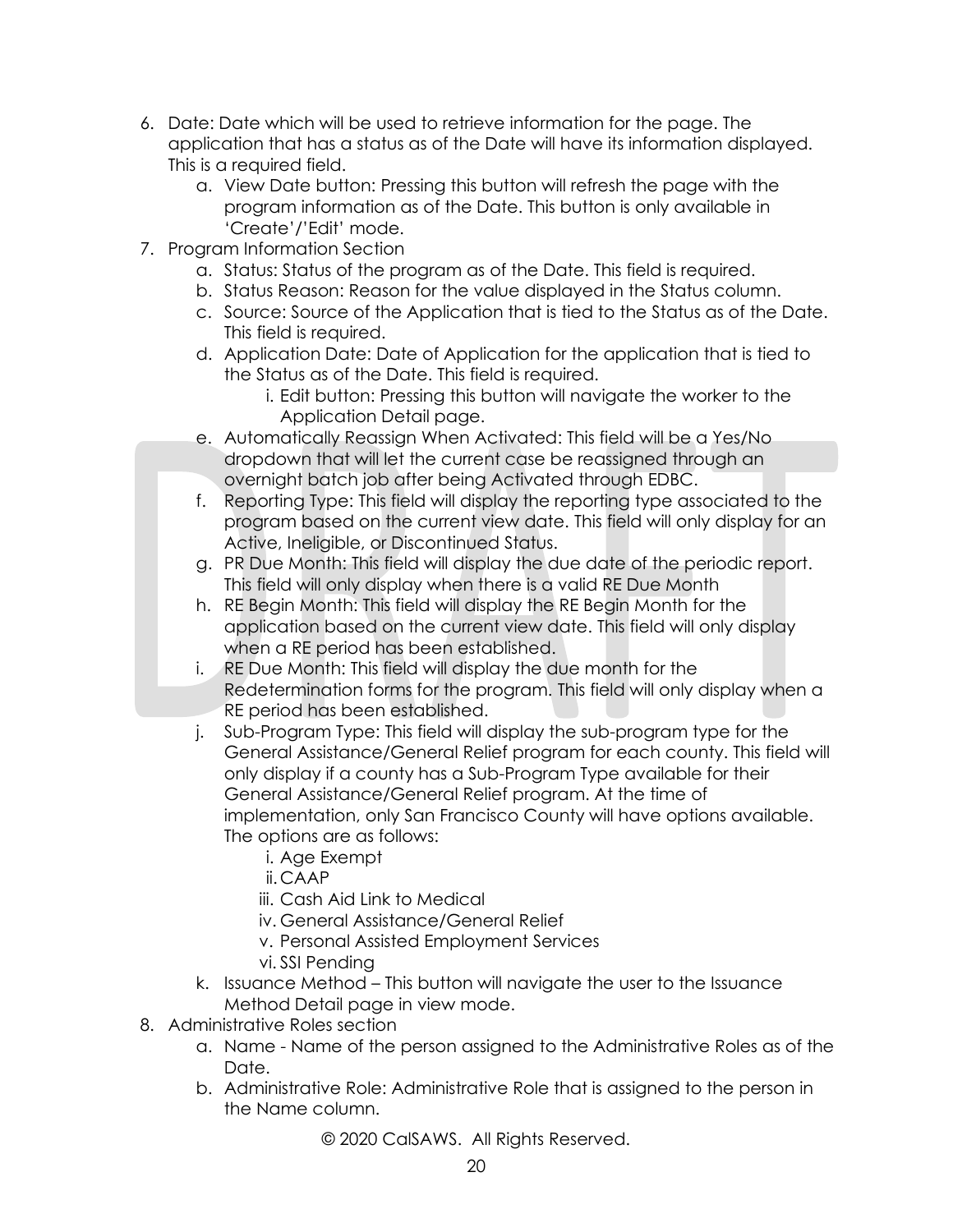- c. Begin Date: Date that the person in the Name column was assigned to the Administrative Role.
- d. End Date: Date that the person in the Name column ended the Administrative Role.
- e. Edit button: Navigate the worker to the Administrative Role Detail page in 'Edit' mode. This button is only available in 'Create'/'Edit' mode.
- f. Add button Navigate the worker to the Administrative Role Detail page in 'Create' mode. This button is only available in 'Create'/'Edit' mode.
- 9. Program Person section
	- a. Name: Name of the Program Person. This field will be a hyperlink that navigates the user to the General Assistance/General Relief Person Detail page in view mode.
	- b. Role: Role of the Person as of the Date.
	- c. Role Reason: Reason for the value displayed in the Role column.
	- d. Status: Status of the Person as of the Date.
	- e. Status Reason: Reason for the value displayed in the Status column.
	- f. Edit button: Navigates the worker to the General Assistance/General Relief Person Detail page in 'Edit' mode. This button is only available in 'Create'/'Edit' mode.
	- g. Rescind button: Navigates the worker to the Rescind Detail page. This button is only available in 'Create'/'Edit' mode.
	- h. Reapply button: Navigates the worker to the New/Reapplication detail page. This button is only available in 'Create'/'Edit' mode.
	- i. Add button: Navigates the worker to the General Assistance/General Relief Person Detail page in 'Create' mode. This button is only available in 'Create'/'Edit' mode.
- 10. Secondary Worker Assignment section
	- a. Worker: Name of the Worker that is assigned as a secondary assignment.
		- Clicking on the Worker will navigate the worker to the Worker Detail page. i. Select button: Pressing button will navigate the worker to the Select Worker page to find a worker for the secondary assignment. This
			- button is only available in 'Create'/'Edit' mode.
			- ii.Remove button: Pressing the button will Remove the secondary assignment. This button is only available in 'Create'/'Edit' mode.

#### <span id="page-20-0"></span>**2.6.4 Page Location**

- **Global:** Case Info
- **Local:** Case Summary
- **Task:** Case Summary

#### <span id="page-20-1"></span>**2.6.5 Security Updates**

N/A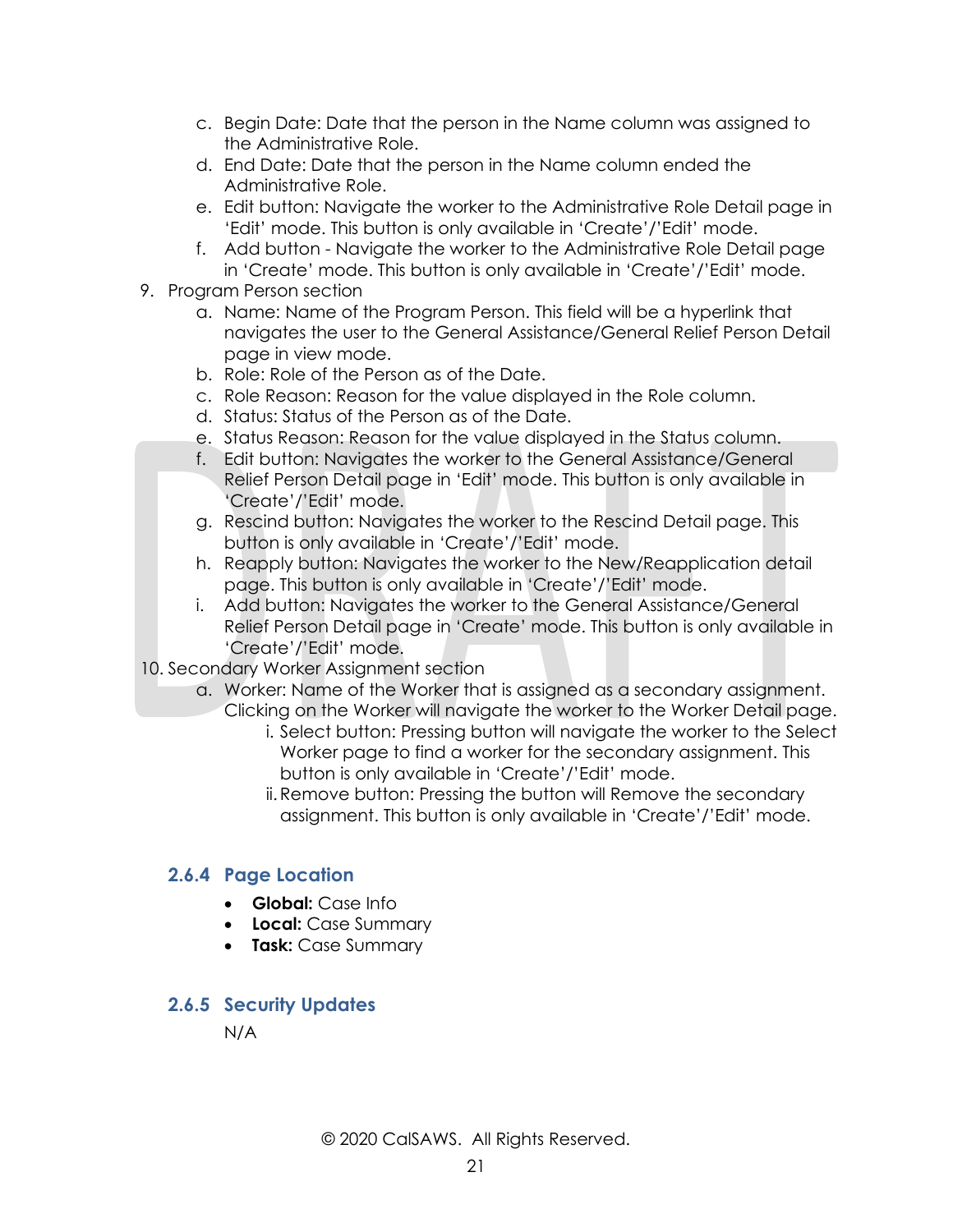#### <span id="page-21-0"></span>**2.6.6 Page Mapping**

Add page mappings for new page.

#### <span id="page-21-1"></span>**2.6.7 Page Usage/Data Volume Impacts**

No additional page usage is expected from this update.

#### <span id="page-21-3"></span><span id="page-21-2"></span>**2.7 Administrative Role Detail**

#### **2.7.1 Overview**

The Administrative Role Detail page is used to assign administrative roles to the program such as Payee and Primary applicant. This page will be updated to have unique options for the new General Assistance/General Relief program.

### <span id="page-21-4"></span>**2.7.2 Administrative Detail Mockup**

#### **Administrative Role Detail**

| * Indicates required fields                                                 |                   | <b>Save and Return</b> | Cancel |
|-----------------------------------------------------------------------------|-------------------|------------------------|--------|
| <b>Administrative Role: *</b><br>- Select -<br>۷<br>Name: *<br>- Select - ▼ |                   |                        |        |
| Begin Month: *                                                              | <b>End Month:</b> |                        |        |
|                                                                             |                   | <b>Save and Return</b> | Cancel |
| This Type 1 page took 0.13 seconds to load.                                 |                   |                        |        |

**Figure 2.7.2.1 – Administrative Role Detail** 

#### **Administrative Role Detail**

| * Indicates required fields                 | <b>Save and Return</b>          | Cancel |
|---------------------------------------------|---------------------------------|--------|
| <b>Administrative Role: *</b><br>Payee<br>▼ | Payee Sub-Type: *<br>- Select - |        |
| Name: *<br>- Select -                       |                                 |        |
| Begin Month: *                              | <b>End Month:</b>               |        |
|                                             | Save and Return                 | Cancel |
| This Type 1 page took 0.15 seconds to load. |                                 |        |

#### **Figure 2.7.2.2 – Administrative Role Detail (Payee Selected)**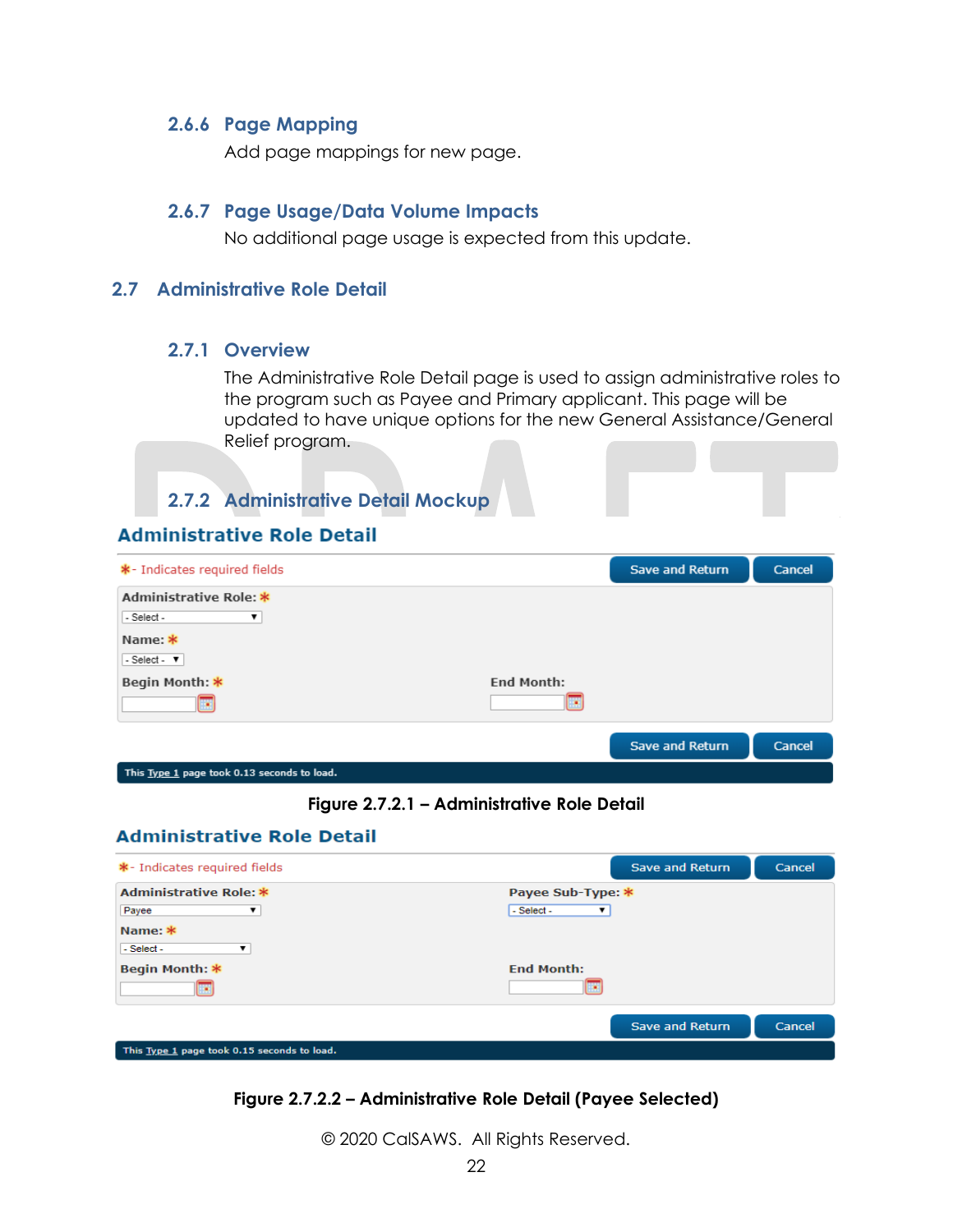#### <span id="page-22-0"></span>**2.7.3 Description of Changes**

Update the Administrative Role field to display the following options when the program type is the new General Assistance/General Relief program:

- a. Payee
- b. Primary Applicant/ Recipient

<span id="page-22-1"></span>Note: All existing page logic tied to these fields will continue to apply.

#### **2.7.4 Page Location**

- **Global:** Case Summary
- **Local:** Case Summary
- **Task:** Case Summary

#### <span id="page-22-2"></span>**2.7.5 Security Updates**

N/A

#### <span id="page-22-3"></span>**2.7.6 Page Mapping**

No new page mappings for the existing page

#### <span id="page-22-4"></span>**2.7.7 Page Usage/Data Volume Impacts**

No additional page usage is expected from this update.

#### <span id="page-22-6"></span><span id="page-22-5"></span>**2.8 Rescind Detail**

#### **2.8.1 Overview**

The Rescind Detail page is used to reopen denied and discontinued programs. Each program has a unique set of rescind reasons based on the date and status of the program being rescinded.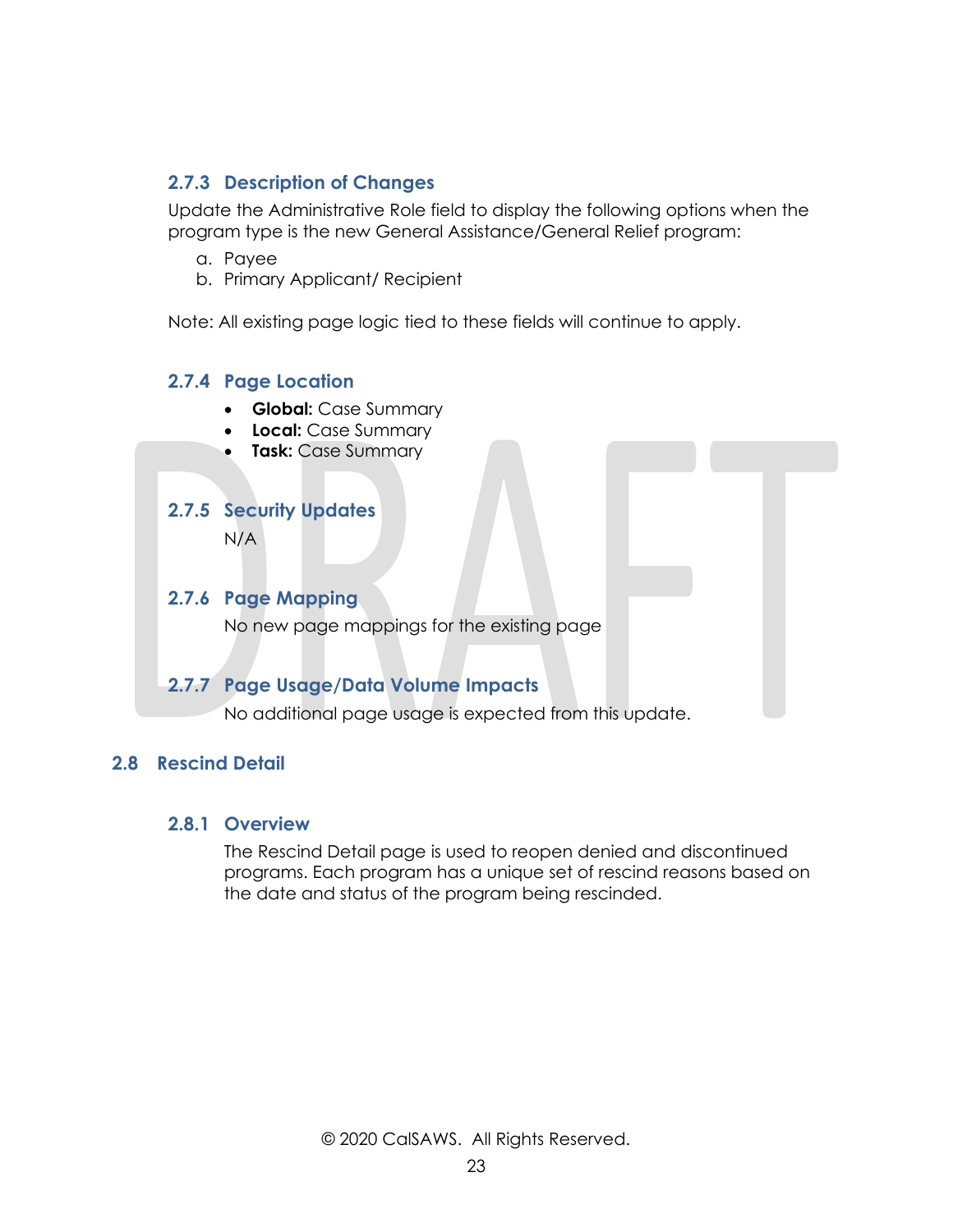#### **2.8.2 Rescind Detail Mockup**

#### <span id="page-23-0"></span>**Rescind Detail**

|            | *- Indicates required fields                                        |                                                                                                                    |            |  | Save and Return                                   |  | Cancel |
|------------|---------------------------------------------------------------------|--------------------------------------------------------------------------------------------------------------------|------------|--|---------------------------------------------------|--|--------|
| 01/21/2021 | <b>View Date:</b><br><b>Program Application Date:</b><br>01/01/2021 | <b>Program Type:</b><br>General Assistance/General Relief<br><b>Rescind Reason: *</b><br>- Select -<br>$\check{ }$ |            |  |                                                   |  |        |
|            | <b>Select Effective Date to Rescind &amp;</b>                       |                                                                                                                    |            |  |                                                   |  |        |
| ۵          | <b>Effective Date: 01/01/2021</b>                                   |                                                                                                                    |            |  |                                                   |  |        |
|            | <b>Name</b>                                                         | <b>DOB</b>                                                                                                         |            |  | Role Role Reason Application Date Status End Date |  |        |
|            | John Doe                                                            | 11/23/1993                                                                                                         | <b>MEM</b> |  | 01/01/2021                                        |  |        |
|            |                                                                     |                                                                                                                    |            |  | Save and Return                                   |  | Cancel |

### <span id="page-23-1"></span>**Figure 2.8.2.1 – Rescind Detail 2.8.3 Description of Changes** 1. Display the following options when rescinding a Denied status for the new General Assistance/General Relief program. a. Admin Decision b. Erroneous Disc/Deny c. Good Cause

- d. Other
- e. Rescind Disc/Deny
- 2. Display the following options when rescinding a Discontinued status for the new General Assistance/General Relief program.
	- a. Admin Decision
	- b. Erroneous Disc/Deny
	- c. Good Cause
	- d. Other
	- e. Periodic Reporting
	- f. PR County Error
	- g. PR Mental/Physical Condition
	- h. PR Other Extenuating Circumstance
	- i. Rescind Disc/Deny

#### <span id="page-23-2"></span>**2.8.4 Page Location**

- **Global:** Case Info
- **Local:** Case Summary
- **Task:** Case Summary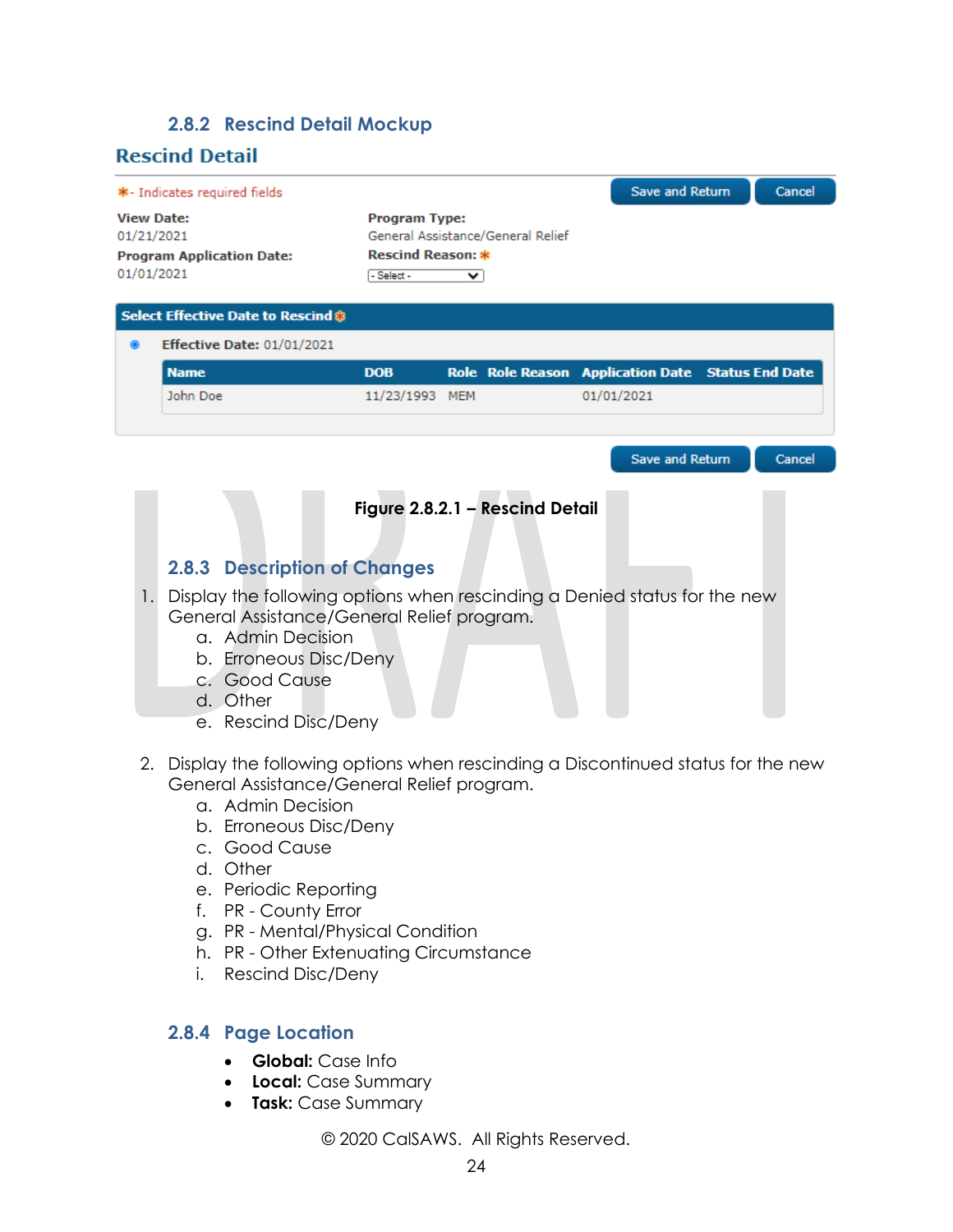#### <span id="page-24-0"></span>**2.8.5 Security Updates**

N/A

#### <span id="page-24-1"></span>**2.8.6 Page Mapping**

No page Mappings Required.

#### <span id="page-24-2"></span>**2.8.7 Page Usage/Data Volume Impacts**

No additional page usage is expected from this update.

#### <span id="page-24-4"></span><span id="page-24-3"></span>**2.9 General Assistance/General Relief Person Detail**

#### **2.9.1 Overview**

The General Assistance/General Relief Person Detail page will display detailed information for the General Assistance/General Relief program person.

#### <span id="page-24-5"></span>**2.9.2 General Assistance/General Relief Person Detail Mockup**

| * Indicates required fields  |                          | Edit | <b>Close</b> |
|------------------------------|--------------------------|------|--------------|
| <b>Recipient Information</b> |                          |      |              |
| Name: $*$                    |                          |      |              |
| Doe, John 26M                |                          |      |              |
|                              |                          |      |              |
| <b>Application Detail</b>    |                          |      |              |
| <b>Application Date: *</b>   | Beginning Date Of Aid: * |      |              |
| 06/01/2020                   | 06/01/2020               |      |              |
|                              |                          |      |              |
|                              |                          | Edit | Close        |

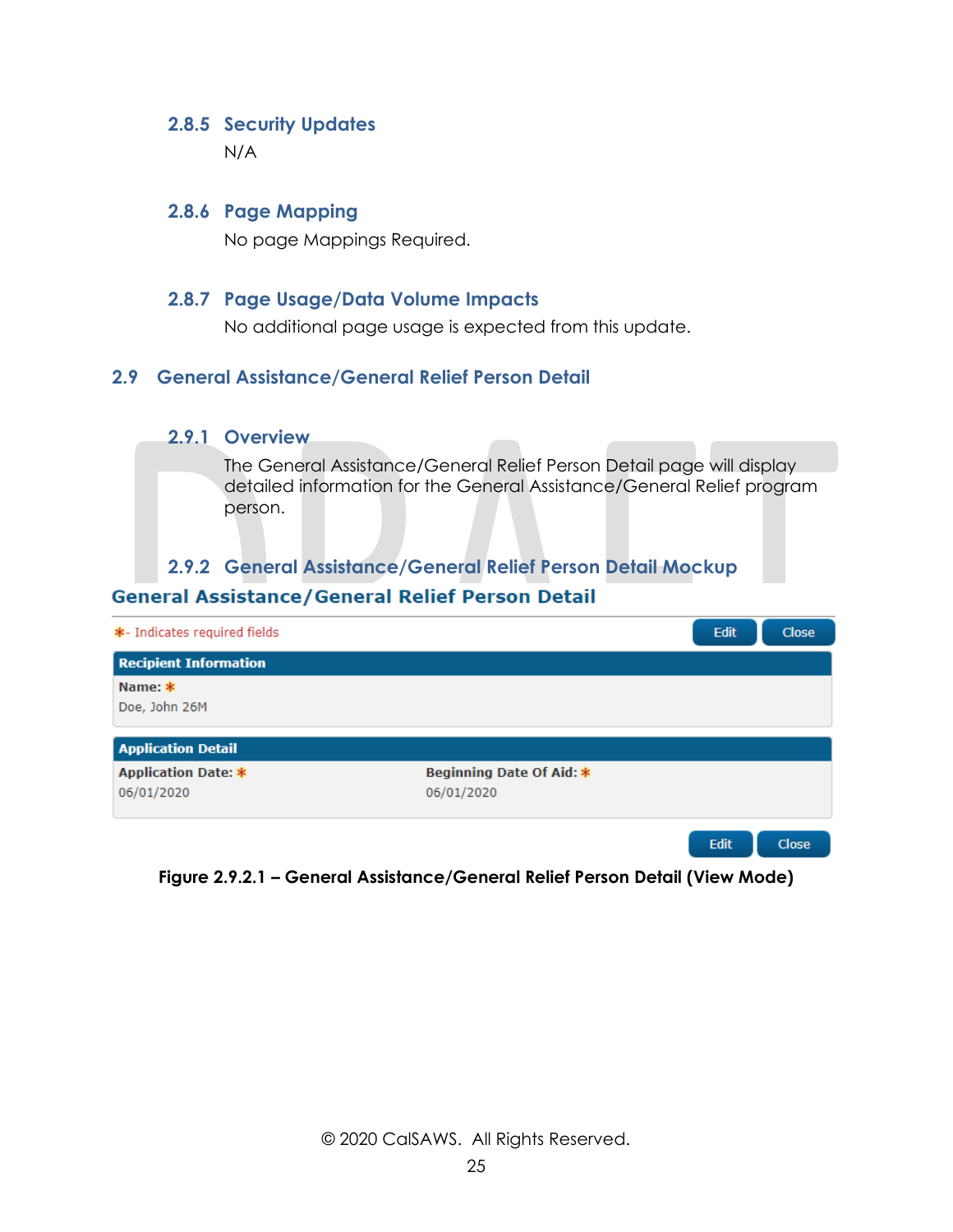| *- Indicates required fields             |                                        | <b>Save and Return</b> | Cancel |
|------------------------------------------|----------------------------------------|------------------------|--------|
| <b>Recipient Information</b>             |                                        |                        |        |
| Name: *<br>Doe, John 26M                 |                                        |                        |        |
| <b>Application Detail</b>                |                                        |                        |        |
| <b>Application Date: *</b><br>06/01/2020 | Beginning Date Of Aid: *<br>06/01/2020 |                        |        |
|                                          |                                        |                        | Edit   |
|                                          |                                        | <b>Save and Return</b> | Cancel |

**Figure 2.9.2.2 – General Assistance/General Relief Person Detail (Edit Mode)**

#### **General Assistance/General Relief Person Detail**

| * Indicates required fields                                        |                          | <b>Save and Return</b> | Cancel |
|--------------------------------------------------------------------|--------------------------|------------------------|--------|
| <b>Recipient Information</b>                                       |                          |                        |        |
| Name: *<br>- Select -<br>Doe, Jane 25F<br>$\overline{\phantom{a}}$ |                          |                        |        |
| <b>Application Detail</b>                                          |                          |                        |        |
| <b>Application Date: *</b>                                         | Beginning Date Of Aid: * |                        |        |
|                                                                    |                          |                        |        |
|                                                                    |                          | <b>Save and Return</b> | Cancel |

<span id="page-25-0"></span>**Figure 2.9.2.3 – General Assistance/General Relief Person Detail (Create Mode)**

#### **2.9.3 Description of Changes**

- 1. Display the Recipient Information section with the name field. The Name will display in the format: "Last Name, First Name AgeGender". This field will be a multi select dropdown in Create Mode.
- 2. Display the Application Detail Section with the following fields
	- a. Application Date: The Date of the person's application for the status related to the view month from the General Assistance/General Relief Detail page. This field will only be editable in Create Mode. This field will have the standard Date constraint and calendar icon, when editable.
	- b. Beginning Date of Aid: The BDA of the person's application for the status related to the view month from the General Assistance/General Relief Detail page. This field will only be editable in Create Mode. This field will have the standard Date constraint and calendar icon, when editable.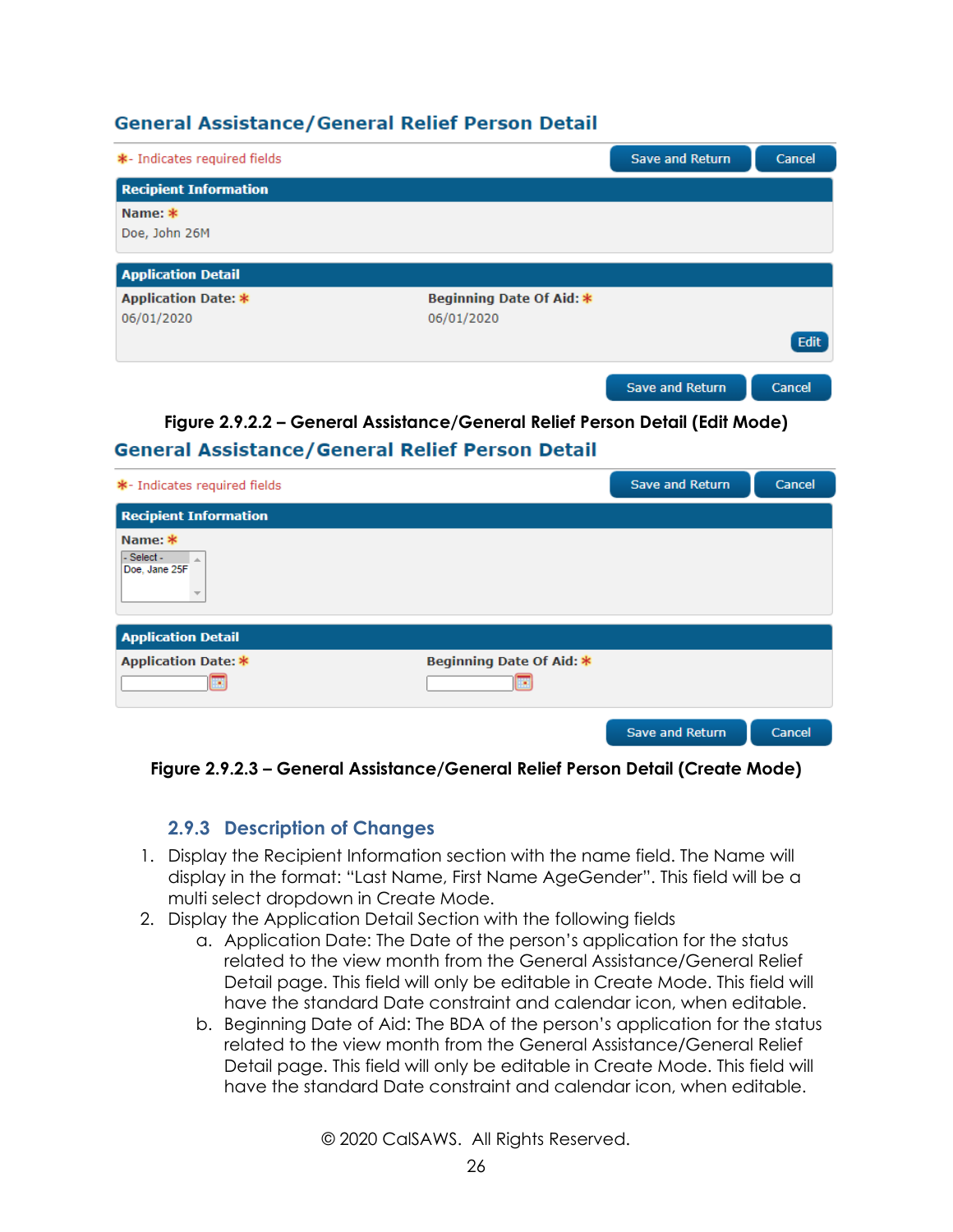- c. Edit: This button will navigate the user to the Application Detail page in Edit Mode. This button will only display in Edit mode.
- 3. Display the following buttons at the top and bottom of the page:
	- a. Cancel: This button will only display in Create and Edit Mode. This button will navigate the user to the General Assistance/General Relief Detail page.
	- b. Close: This button will only display in View Mode. This button will navigate the user to the General Assistance/General Relief Detail page.
	- c. Edit: This button will only display in View Mode. This button will reload the General Assistance/General Relief Person Detail page in Edit Mode.
	- d. Remove: This button will only display in Edit Mode. This button will remove the program person from the General Assistance/General Relief program and navigate the user to the General Assistance/General Relief Detail page.
	- e. Save and Return: This button will commit any changes that have been made on the page and navigate the user to the General Assistance/General Relief Detail page. This button will only appear in Create and Edit modes.

#### <span id="page-26-0"></span>**2.9.4 Page Location**

- **Global:** Case Info
- **Local:** Case Summary
- **Task:** Case Summary

#### <span id="page-26-1"></span>**2.9.5 Security Updates**

N/A

#### <span id="page-26-2"></span>**2.9.6 Page Mapping**

Add page mappings for the new page

#### <span id="page-26-3"></span>**2.9.7 Page Usage/Data Volume Impacts**

No additional page usage is expected from this update.

#### <span id="page-26-5"></span><span id="page-26-4"></span>**2.10 Position Detail**

#### **2.10.1 Overview**

The Position Detail page is used to record information to help regulate the worker's access, capabilities and caseload capacity. This page contains a section for programs that a worker can be automatically assigned to that will be updated to include the new General Assistance/General Relief program.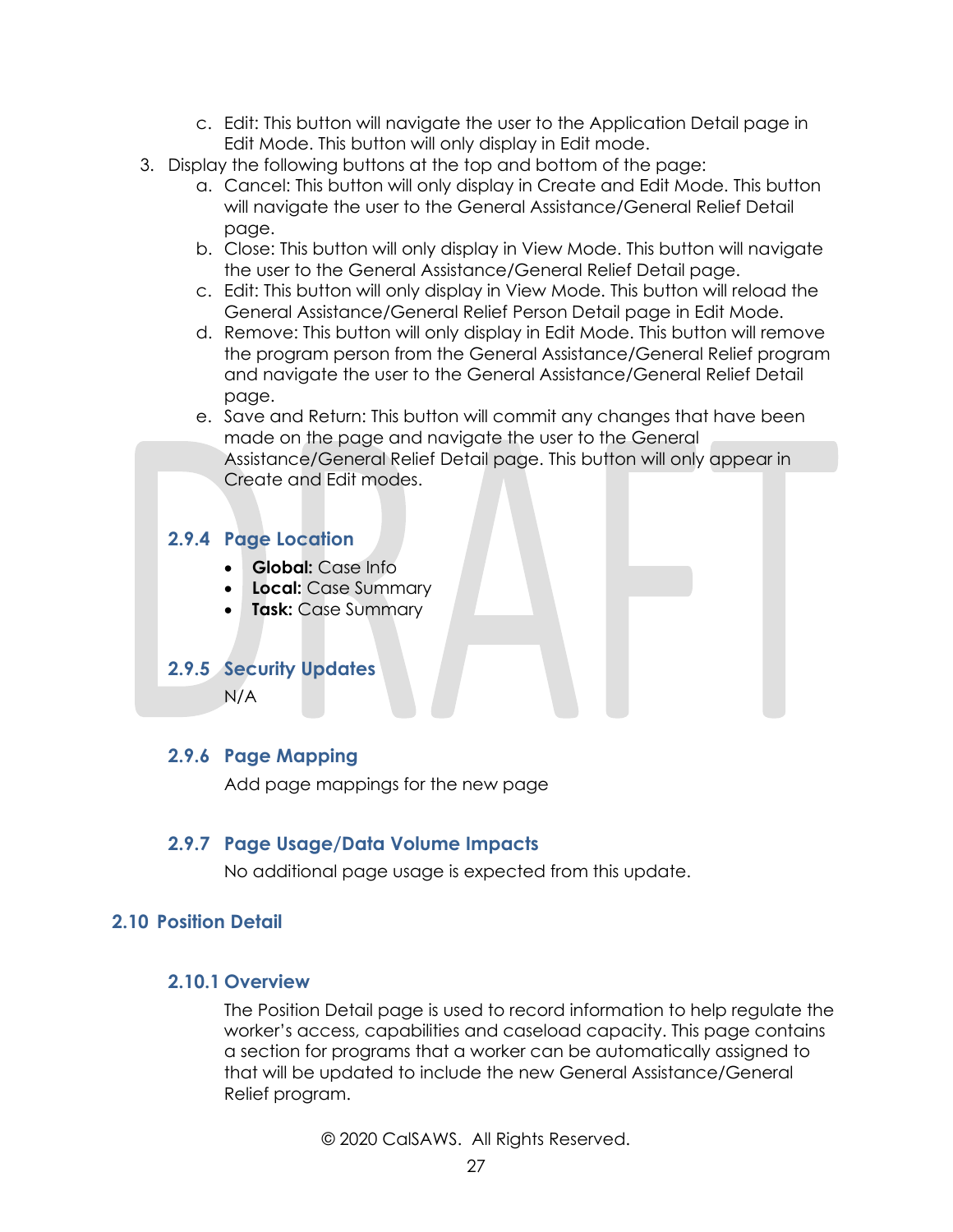#### **2.10.2 Position Detail Mockup**

<span id="page-27-0"></span>

| Program(s)                                            |                     |                                |
|-------------------------------------------------------|---------------------|--------------------------------|
| $\Box$ AAP                                            | $\Box$ CAPI         | $\Box$ CFET                    |
| $\Box$ Cal-Learn                                      | $\Box$ CalFresh     | $\Box$ CalWORKs                |
| $\Box$ Child Care                                     | □ Disaster CalFresh | $\Box$ Diversion               |
| $\Box$ Foster Care                                    | $\Box$ GROW         | □ General Assistance (Managed) |
| □ General Assistance/General Relief □ Homeless - Perm |                     | $\Box$ Homeless - Temp         |
| $\Box$ Immediate Need                                 | $\Box$ Kin-GAP      | $\Box$ Medi-Cal                |
| $\Box$ Nutrition Benefit                              | $\Box$ RCA          | $\Box$ REP                     |
| $\Box$ Welfare to Work                                |                     |                                |

**Figure 2.10.2.1 – Position Detail (Program(s) Section)**

#### <span id="page-27-1"></span>**2.10.3 Description of Changes**

<span id="page-27-2"></span>Update the Program(s) section to only display programs that are available within the county.

#### **2.10.4 Page Location**

- **Global:** Admin Tools
- **Local:** Office Admin
- **Task:** Position

#### <span id="page-27-3"></span>**2.10.5 Security Updates**

N/A

#### <span id="page-27-4"></span>**2.10.6 Page Mapping**

No new page mappings for the existing page

#### <span id="page-27-5"></span>**2.10.7 Page Usage/Data Volume Impacts**

No additional page usage is expected from this update.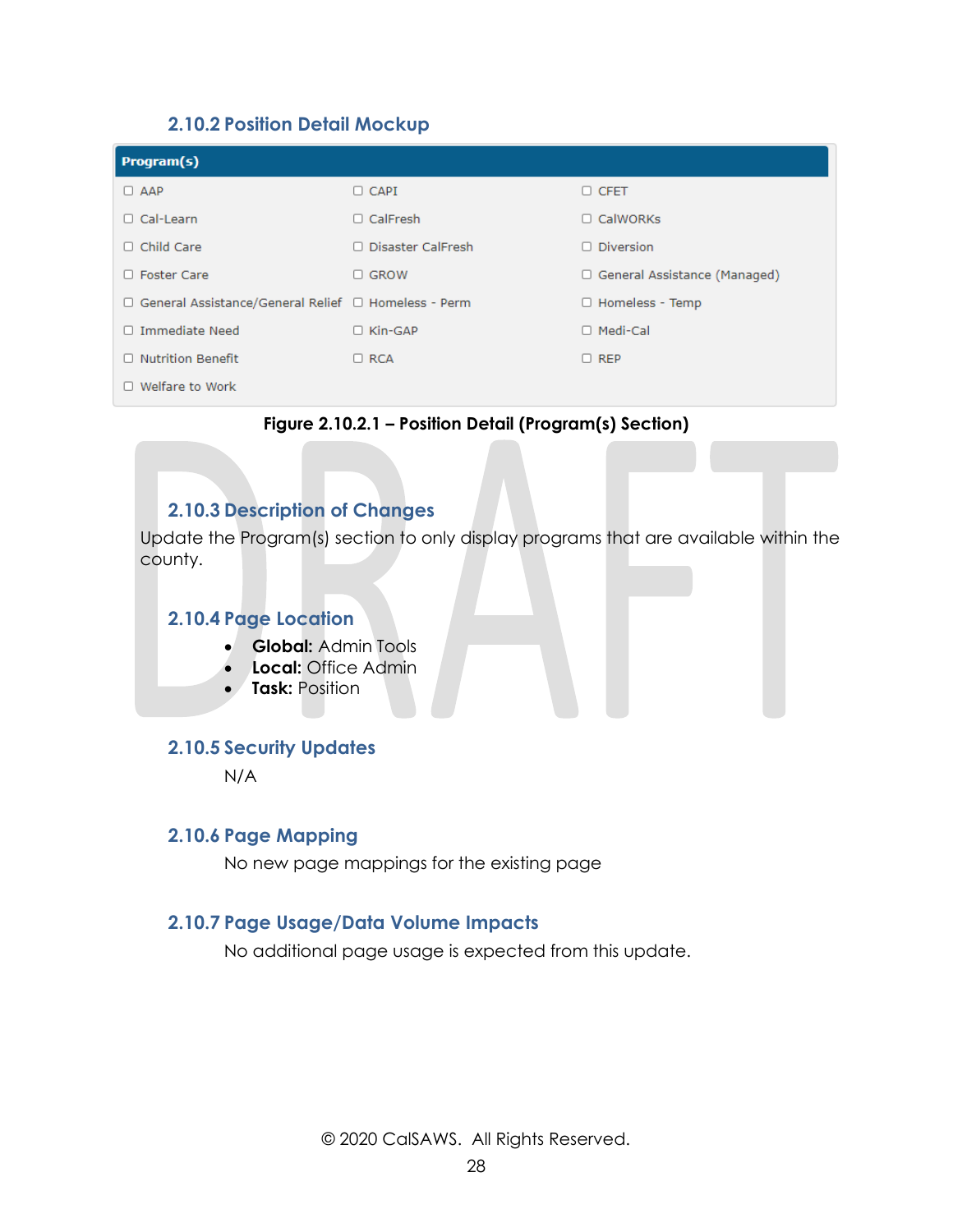#### <span id="page-28-1"></span><span id="page-28-0"></span>**2.11 Application Registration Summary**

#### **2.11.1 Overview**

The Application Registration Summary page is used to allow workers to enter the SAWS I application information in the system to link to the case. When creating the application, the programs can be selected to apply. The General Relief option will be renamed and repurposed for both General Assistance General Relief programs.

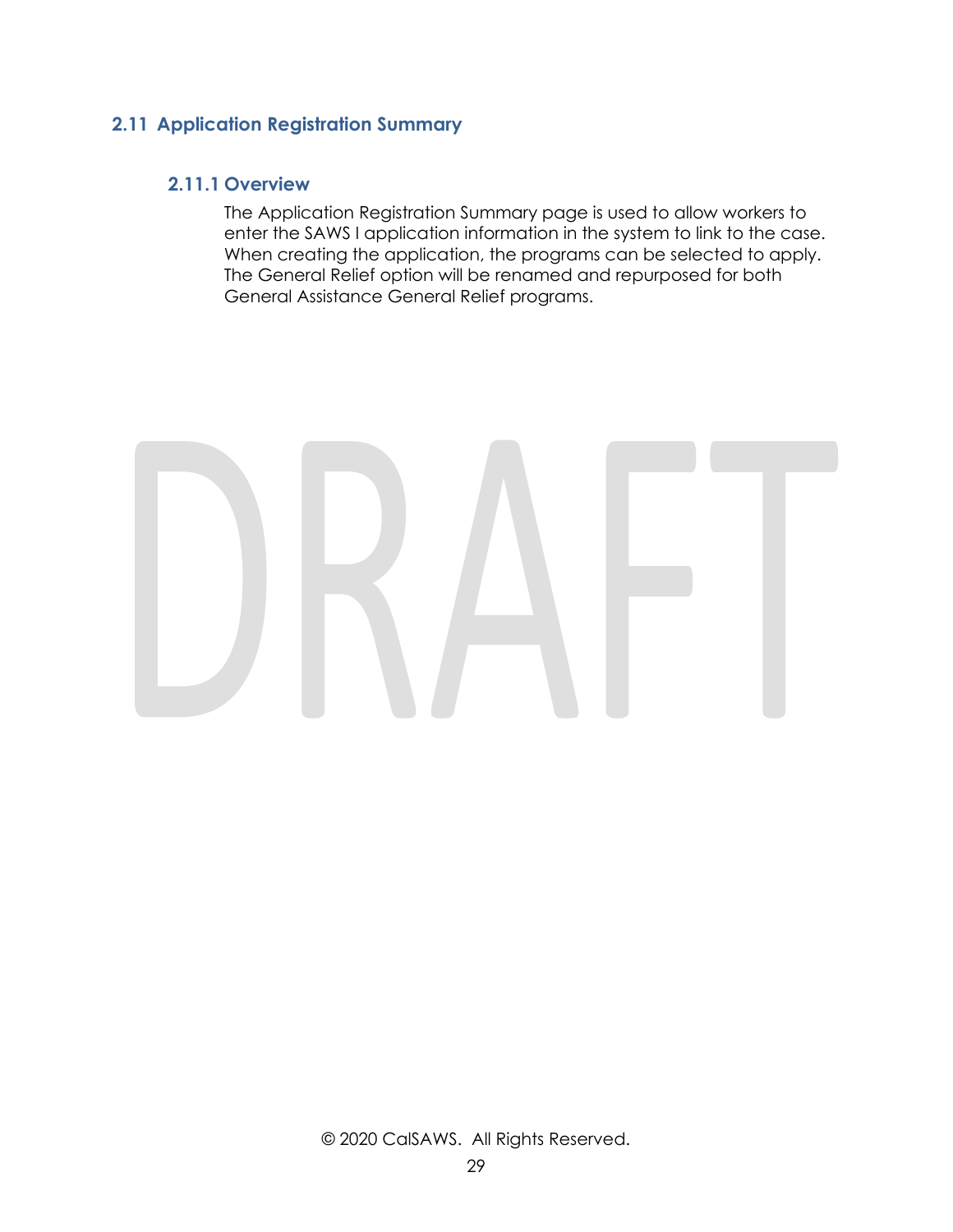#### **2.11.2 Application Registration Summary Mockup**

#### <span id="page-29-0"></span>**Application Registration Summary**

| *- Indicates required fields                                                                                                                                                                                | <b>Save and Return</b>                                                                                                                                                                                                               |
|-------------------------------------------------------------------------------------------------------------------------------------------------------------------------------------------------------------|--------------------------------------------------------------------------------------------------------------------------------------------------------------------------------------------------------------------------------------|
| App Date: * 01/01/2021<br>Source:<br>╰<br><b>App Site:</b><br>◡                                                                                                                                             | <b>Case Number:</b>                                                                                                                                                                                                                  |
| <b>Application Number:</b>                                                                                                                                                                                  |                                                                                                                                                                                                                                      |
| Last Name: *<br><b>First Name: *</b>                                                                                                                                                                        | MI:<br><b>Social Security Number:</b>                                                                                                                                                                                                |
| <b>Other Names:</b><br>(Maiden, Nicknames, ETC.)                                                                                                                                                            | Gender: *<br><b>Date of Birth:</b><br>- Select - $\vee$                                                                                                                                                                              |
| <b>Home Address:</b><br><b>Street Number and Name:</b><br>Apt#:<br>City:                                                                                                                                    | County:<br>State: ZIP Code:<br>San Bernardino V<br>$ CA - \mathbf{v} $                                                                                                                                                               |
| <b>Mailing Address:</b><br>(If different from above.)<br><b>Street Number and Name:</b><br>Apt#:<br>City:                                                                                                   | State: ZIP Code:<br>County:<br>San Bernardino V<br>$CA$ $\vee$                                                                                                                                                                       |
| <b>Telephone Numbers:</b><br>Home:<br>Work/Message:<br>Cell Phone:<br>What Programs are you applying for?: $*$                                                                                              | ◡<br>I want to get information about this application by email.<br>I want to get messages about this case by email.<br>◡<br><b>EMAIL Address:</b><br>Do you have a disability and need help applying?<br>◡<br>Are you homeless?<br>⌄ |
| Cash Aid<br>Medi-Cal/Health Coverage<br>O CalWORKS<br>O Medi-Cal<br>ORCA<br>O Minor Consent<br>O General Assistance/<br>$\bigcirc$ None<br><b>General Relief</b><br>$O$ CAPI<br>$O$ None<br>$\Box$ CalFresh | Do you want to use the District Office address?<br>び<br>What language do you prefer to read? $*$<br>English<br>v<br>What language do you prefer to speak? $*$<br>English<br>v<br>Are you deaf or hard of hearing?<br>◡               |

**Figure 2.11.2.1 – Application Registration Summary (Main Section)**

#### <span id="page-29-1"></span>**2.11.3 Description of Changes**

- 1. Update the General Relief option under the "What programs are you applying for?" question to be General Assistance/ General Relief.
- 2. Update the logic to populate either the correct General Assistance/General Relief program code based on county.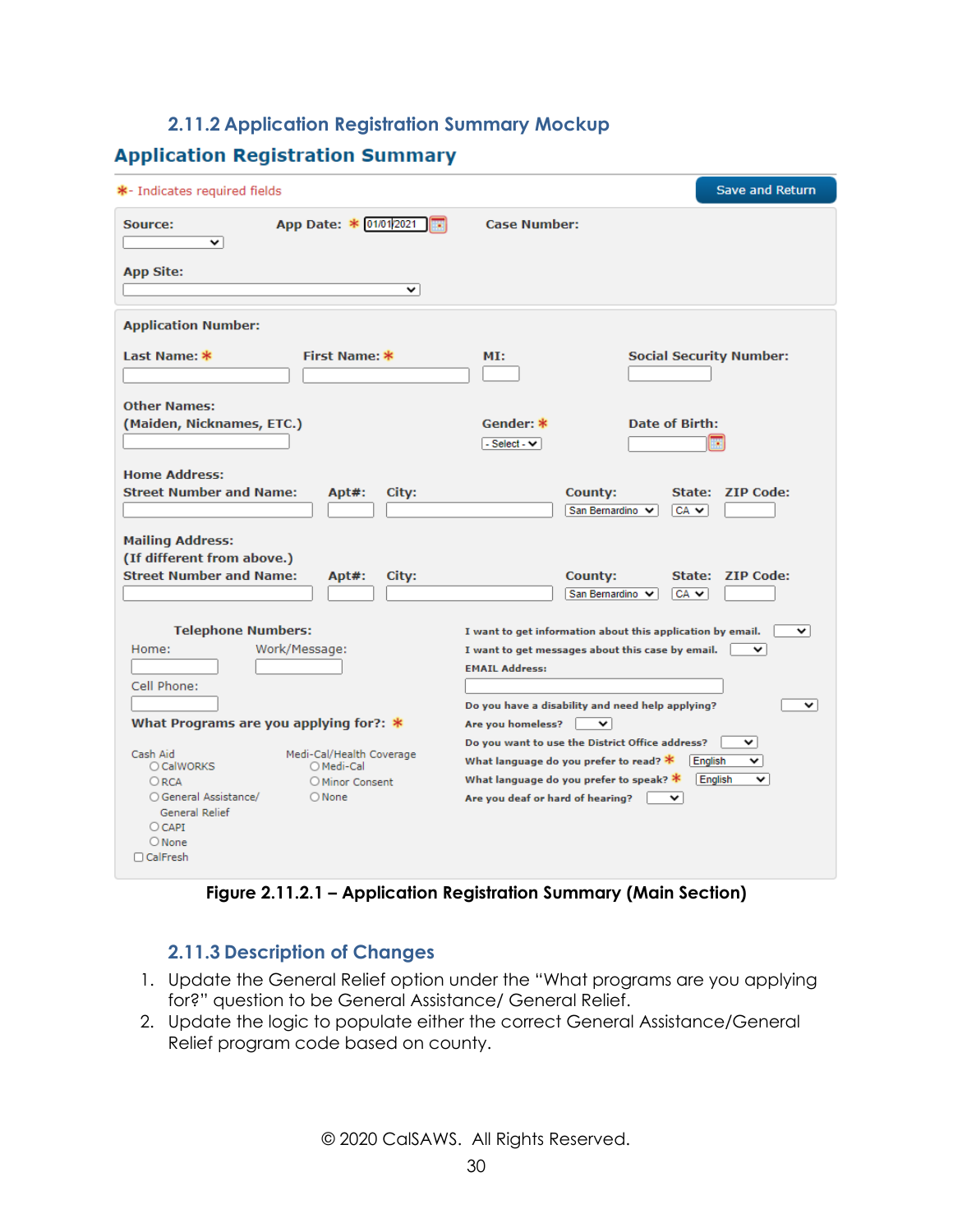#### <span id="page-30-0"></span>**2.11.4 Page Location**

- **Global:** Case Info
- **Local:** New Application
- **Task:** Application Registration

#### <span id="page-30-1"></span>**2.11.5 Security Updates**

N/A

#### <span id="page-30-2"></span>**2.11.6 Page Mapping**

No new page mappings for the existing page.

#### <span id="page-30-3"></span>**2.11.7 Page Usage/Data Volume Impacts**

No additional page usage is expected from this update.

### <span id="page-30-4"></span>**3 SUPPORTING DOCUMENTS**

| <b>Number Functional Area Description</b> | <b>Attachment</b> |
|-------------------------------------------|-------------------|
|                                           |                   |
|                                           |                   |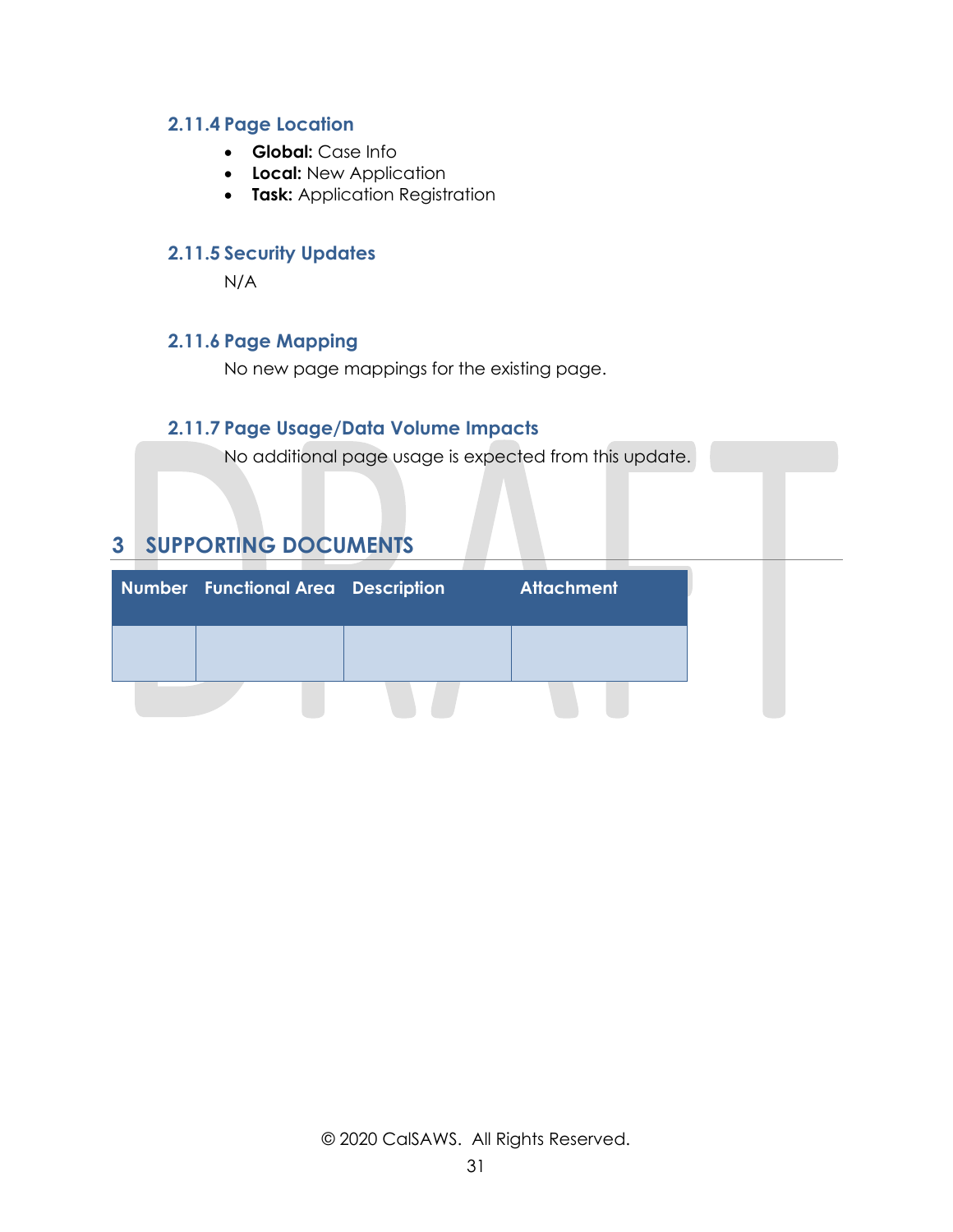### <span id="page-31-0"></span>**4 REQUIREMENTS**

### <span id="page-31-1"></span>**4.1 Migration Requirements**

| DDID# | <b>REQUIREMENT TEXT</b>                                                                                                                                                                                                                                                                                                                                                                                                                                                                                                                                            | <b>Contractor</b><br><b>Assumptions</b>                                                                                                                                                                                                                                                                                                                                                                                                                                                                                                                                                                              | <b>How Requirement</b><br><b>Met</b>                                                                                                                                                                                                  |
|-------|--------------------------------------------------------------------------------------------------------------------------------------------------------------------------------------------------------------------------------------------------------------------------------------------------------------------------------------------------------------------------------------------------------------------------------------------------------------------------------------------------------------------------------------------------------------------|----------------------------------------------------------------------------------------------------------------------------------------------------------------------------------------------------------------------------------------------------------------------------------------------------------------------------------------------------------------------------------------------------------------------------------------------------------------------------------------------------------------------------------------------------------------------------------------------------------------------|---------------------------------------------------------------------------------------------------------------------------------------------------------------------------------------------------------------------------------------|
| 2686  | The CONTRACTOR shall<br>integrate the CalWIN<br>GA/GR rules into the<br>CalSAWS Software.<br>The Contractor shall<br>migrate the existing C-IV<br>GA/GR functionality which<br>includes:<br>- Creation of a GA/GR<br>(Managed/Non-<br>Managed) case<br>- Ability to select the<br>Issuance Method to EBT,<br>Direct Deposit, or Warrant<br>(check)<br>- Ability to run a Manual<br>EDBC to issue benefits to<br>the customer, landlord or<br>utility vendor<br>- Ability to create a<br>Service<br>Arrangement/Payment<br>Request to issue services /<br>valuables | Requirement 1:<br>Online:<br>1) The Existing GR<br>Program Detail and<br>New/Reapplication<br>Detail pages can<br>be used for<br>program Creation.<br>2) No Updates are<br>required to the<br>workload<br>assignment logic<br>for the new GR<br>Program.<br>3) No More than 10<br>Non-GR Data<br>Collection will<br>need to be<br>updated with<br>additional<br>elements.<br>Eligibility:<br>1. The existing<br>CalWIN GA/GR<br>rules will be<br>developed in<br>CalSAWS.<br>2. The Forms/NOA<br>will be rendered by<br>DXC using the<br>Correspondence<br>Service. The<br>triggers conditions<br>for the Forms/NOAs | <b>The General</b><br>Assistance/General<br>Relief program to be<br>used for automated<br>Eligibility<br>determinations will be<br>added. All EDBC<br>Report, Fiscal and<br><b>Batch logic will be</b><br>handled in a future<br>SCR. |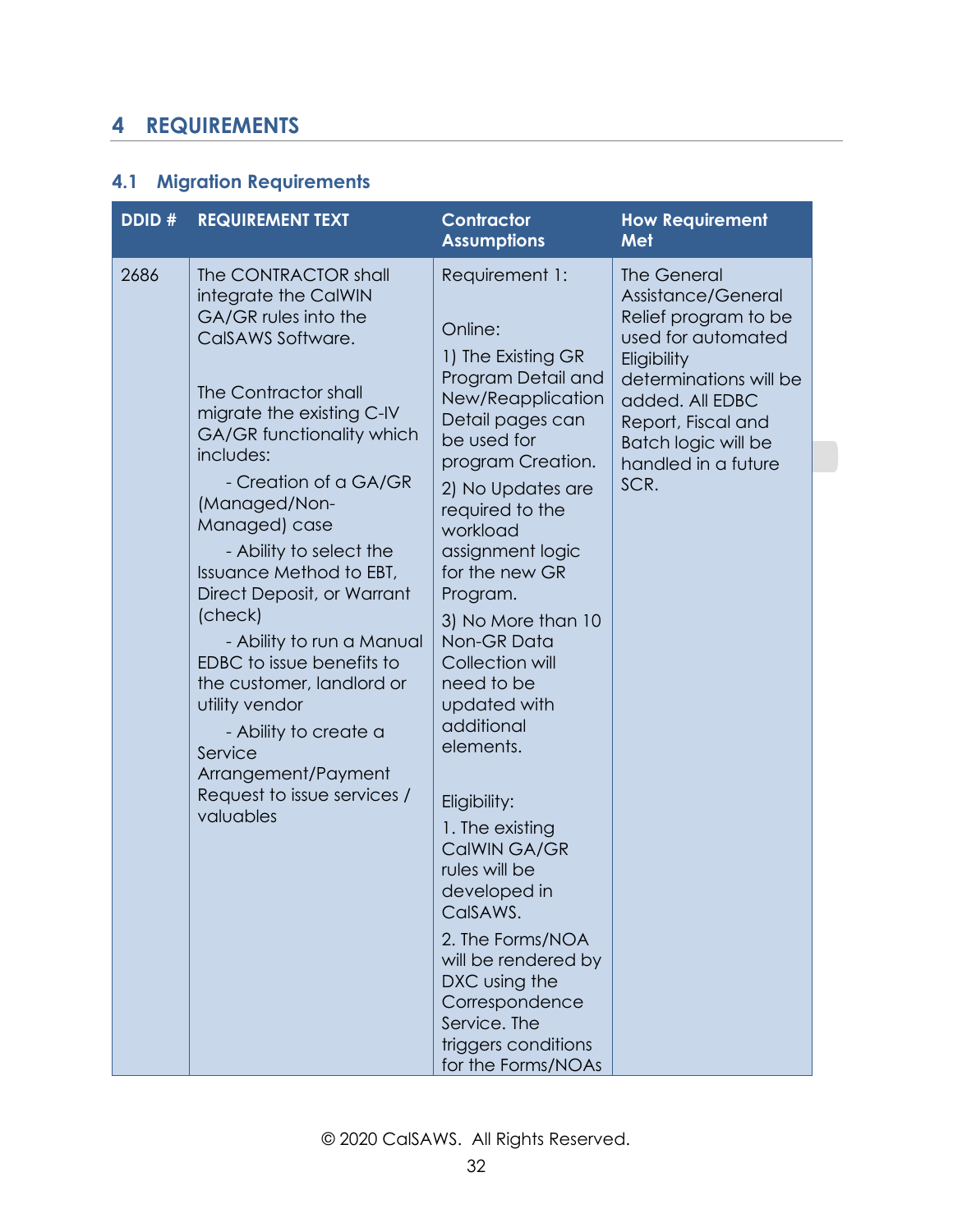| to | 3. The Users will use<br>Run EDBC page to<br>run GA/GR EDBC<br>and authorizes the<br>results like other<br>programs. The<br>Users will navigate<br>Correspondence<br>page after<br>Authorization to<br>check the<br>existence of a<br>NOA. A NOA<br>hyperlink will be<br>created if EDBC<br>resulted in a NOA.<br>When the User<br>clicks the NOA<br>hyperlink a<br>webservice call will<br>be made to DXC<br>Correspondence<br>Service to render<br>the NOA and<br>return the pdf back<br>to CalSAWS in real<br>time. During this<br>webservice call the<br>entire data related<br>to the case will be<br>transferred. This<br>includes but not<br>limited to Data<br>Collection, Prior<br>Issuances, Address,<br>Assigned worker<br>details<br>4. Override<br>functionality for the<br><b>EDBC</b> determined<br>by GA/GR service<br>will be available in<br>CalSAWS. |  |
|----|-------------------------------------------------------------------------------------------------------------------------------------------------------------------------------------------------------------------------------------------------------------------------------------------------------------------------------------------------------------------------------------------------------------------------------------------------------------------------------------------------------------------------------------------------------------------------------------------------------------------------------------------------------------------------------------------------------------------------------------------------------------------------------------------------------------------------------------------------------------------------|--|
|    | will be developed<br>in CalSAWS.                                                                                                                                                                                                                                                                                                                                                                                                                                                                                                                                                                                                                                                                                                                                                                                                                                        |  |
|    |                                                                                                                                                                                                                                                                                                                                                                                                                                                                                                                                                                                                                                                                                                                                                                                                                                                                         |  |
|    |                                                                                                                                                                                                                                                                                                                                                                                                                                                                                                                                                                                                                                                                                                                                                                                                                                                                         |  |
|    |                                                                                                                                                                                                                                                                                                                                                                                                                                                                                                                                                                                                                                                                                                                                                                                                                                                                         |  |
|    |                                                                                                                                                                                                                                                                                                                                                                                                                                                                                                                                                                                                                                                                                                                                                                                                                                                                         |  |
|    |                                                                                                                                                                                                                                                                                                                                                                                                                                                                                                                                                                                                                                                                                                                                                                                                                                                                         |  |
|    |                                                                                                                                                                                                                                                                                                                                                                                                                                                                                                                                                                                                                                                                                                                                                                                                                                                                         |  |
|    |                                                                                                                                                                                                                                                                                                                                                                                                                                                                                                                                                                                                                                                                                                                                                                                                                                                                         |  |
|    |                                                                                                                                                                                                                                                                                                                                                                                                                                                                                                                                                                                                                                                                                                                                                                                                                                                                         |  |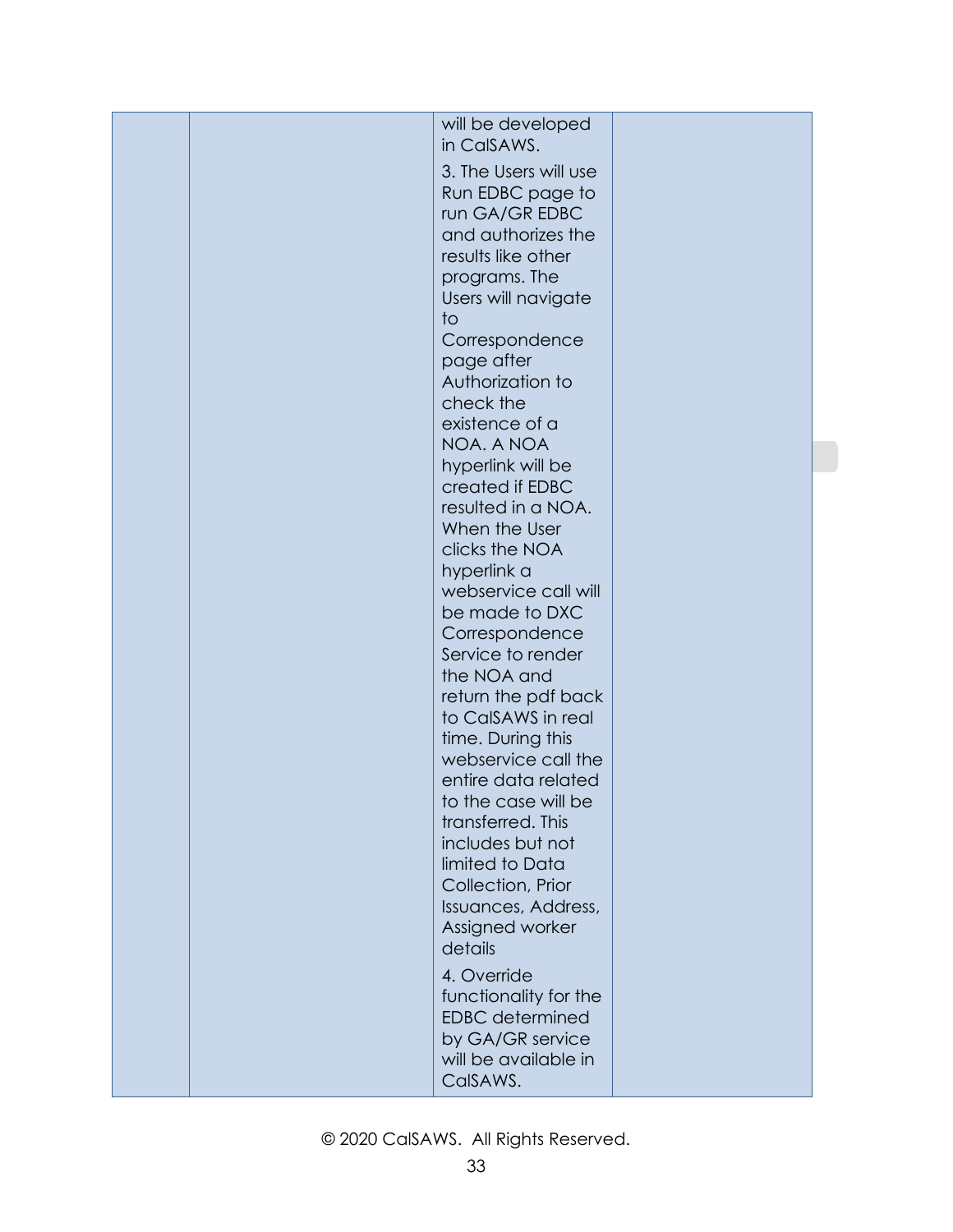|  | 5. Manual EDBC                           |  |
|--|------------------------------------------|--|
|  | functionality will be                    |  |
|  | available in                             |  |
|  | CalSAWS.                                 |  |
|  | 6. The new GR                            |  |
|  | solution will have a                     |  |
|  | separate program                         |  |
|  | code in backend                          |  |
|  | so that the existing<br>LA county GR and |  |
|  | $C$ -IV                                  |  |
|  | Managed/Non-                             |  |
|  | Managed GR                               |  |
|  | programs will not                        |  |
|  | be impacted.                             |  |
|  | 7. Preview NOA                           |  |
|  | functionality will<br>not be available   |  |
|  | for the new GA/GR                        |  |
|  | solution                                 |  |
|  | 8. This solution will                    |  |
|  | be subject to a                          |  |
|  | different SLA                            |  |
|  | standard due to<br>external NOA          |  |
|  | service interaction.                     |  |
|  | 9. The use case for                      |  |
|  | current CalWIN                           |  |
|  | GA/GR rules,                             |  |
|  | <b>NOAs/Forms</b>                        |  |
|  | triggers and MU<br>triggers will be      |  |
|  | provided by DXC.                         |  |
|  | 10. Based on Use                         |  |
|  | case CalWIN                              |  |
|  | GA/GR rules,                             |  |
|  | <b>NOAs/Forms</b>                        |  |
|  | triggers and Batch<br>Sweeps for MU      |  |
|  | triggers will be                         |  |
|  | designed and                             |  |
|  | developed in                             |  |
|  | CalSAWS.                                 |  |
|  | 11. The existing                         |  |
|  | NOA/form                                 |  |
|  | templates and                            |  |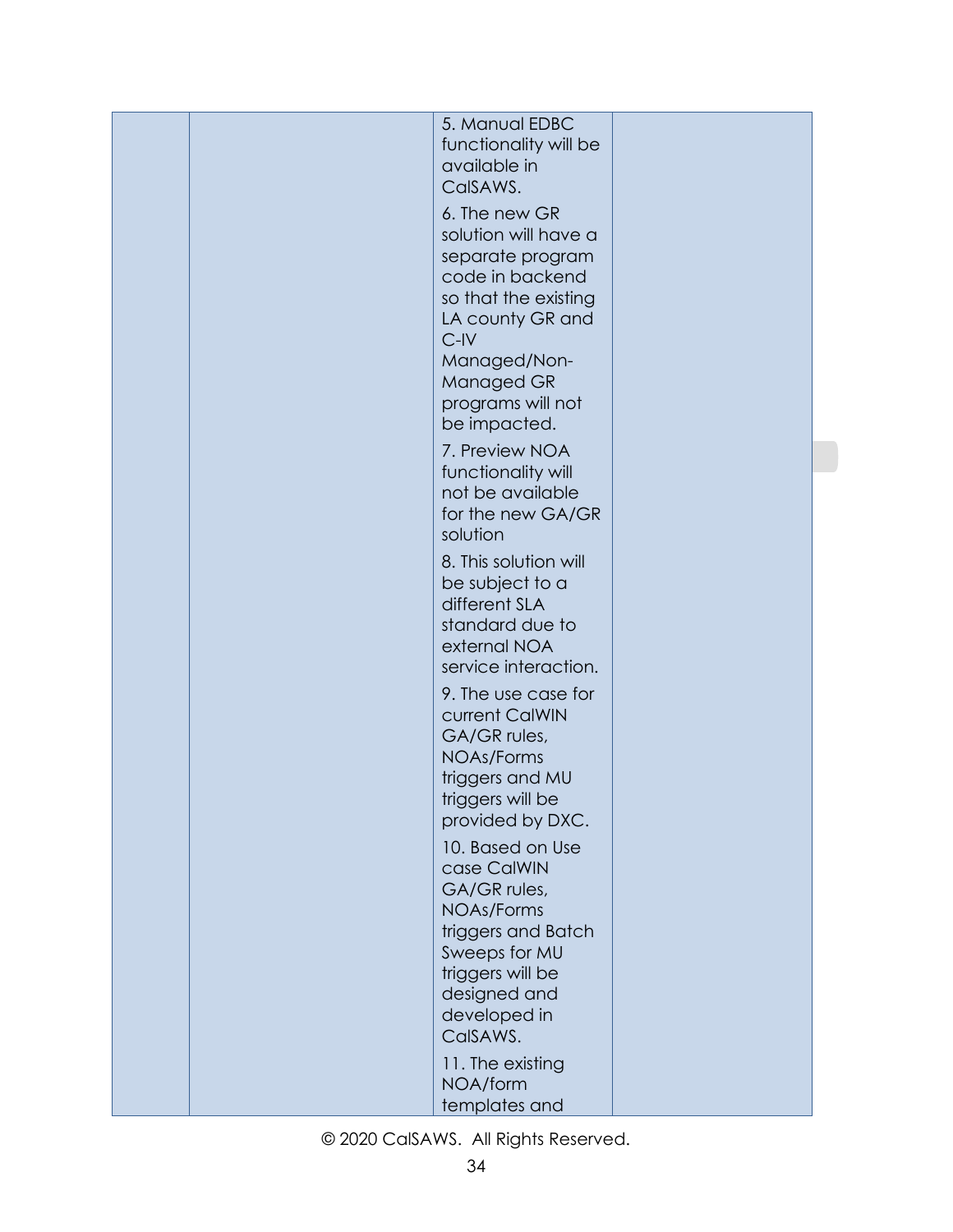|  | County Admin's<br>ability to create a<br>customizable pdf<br>version for the<br>county will be<br>maintained and<br>updated by DXC in<br>the new solution.                   |  |
|--|------------------------------------------------------------------------------------------------------------------------------------------------------------------------------|--|
|  | <b>Batch/Interface:</b><br>1. Only one web<br>service call will be<br>made to DXC to<br>generate the<br>NOA/Form for<br><b>GA/GR Participants</b>                            |  |
|  | 2. All information to<br>generate<br>correspondence<br>will be provided in<br>one single request<br>3. Web service<br>response will have<br>the generated<br>NOAs/Forms pdf. |  |
|  | 4. Emulator will be<br>available to get<br>standard<br><b>NOAs/Forms</b><br>response for all<br>correspondence<br>request.                                                   |  |
|  | 5. No webservices<br>is required for rules<br>since it will be<br>handled in<br>CalSAWS.<br>6. Estimates for<br>web services is<br>covered in DDID<br>2319                   |  |
|  | Fiscal:                                                                                                                                                                      |  |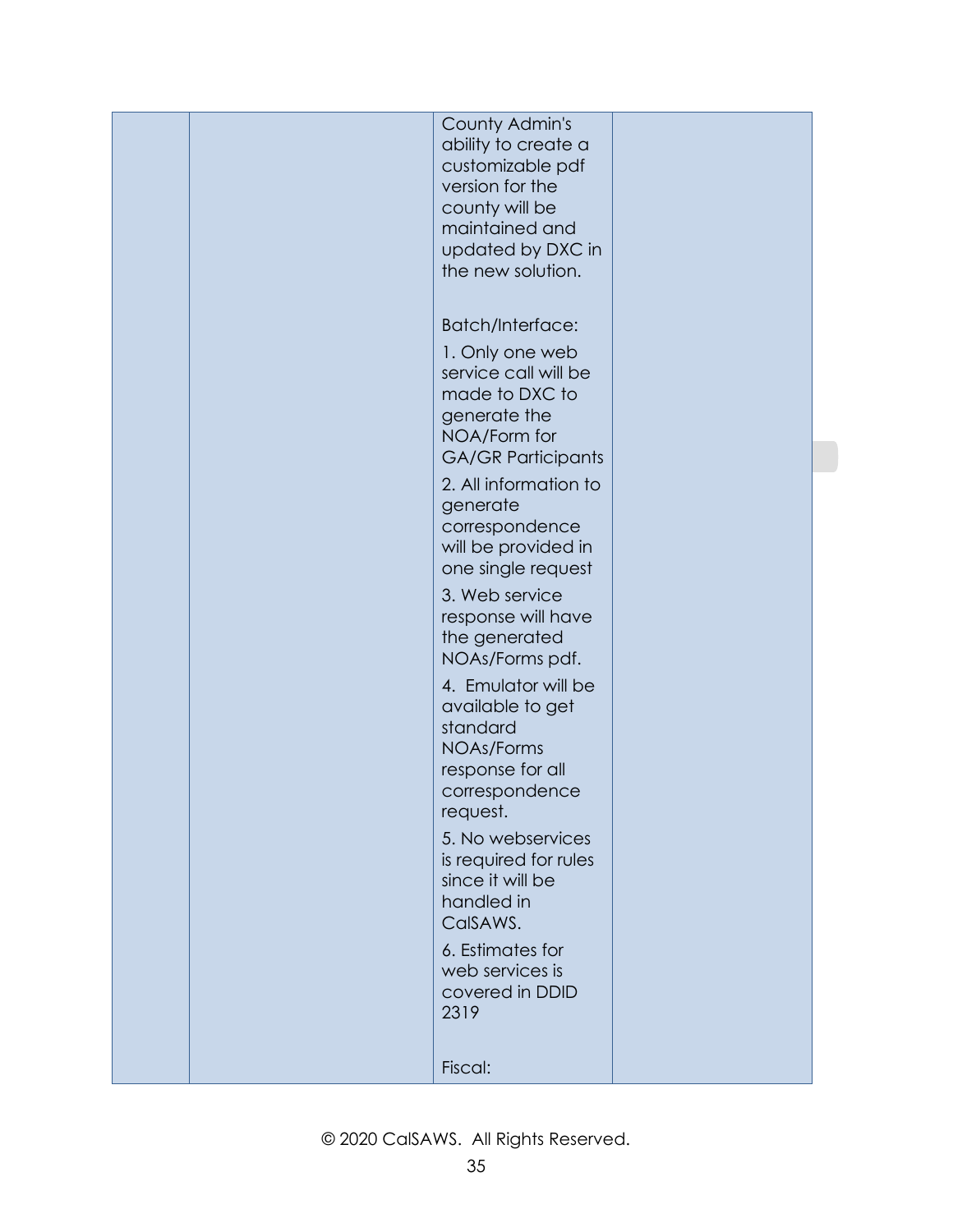| existing Fiscal<br>framework.                                                            |  |
|------------------------------------------------------------------------------------------|--|
| Requirement 2:<br>The effort to port<br>the C-IV solution is<br>part of SCR CA<br>201377 |  |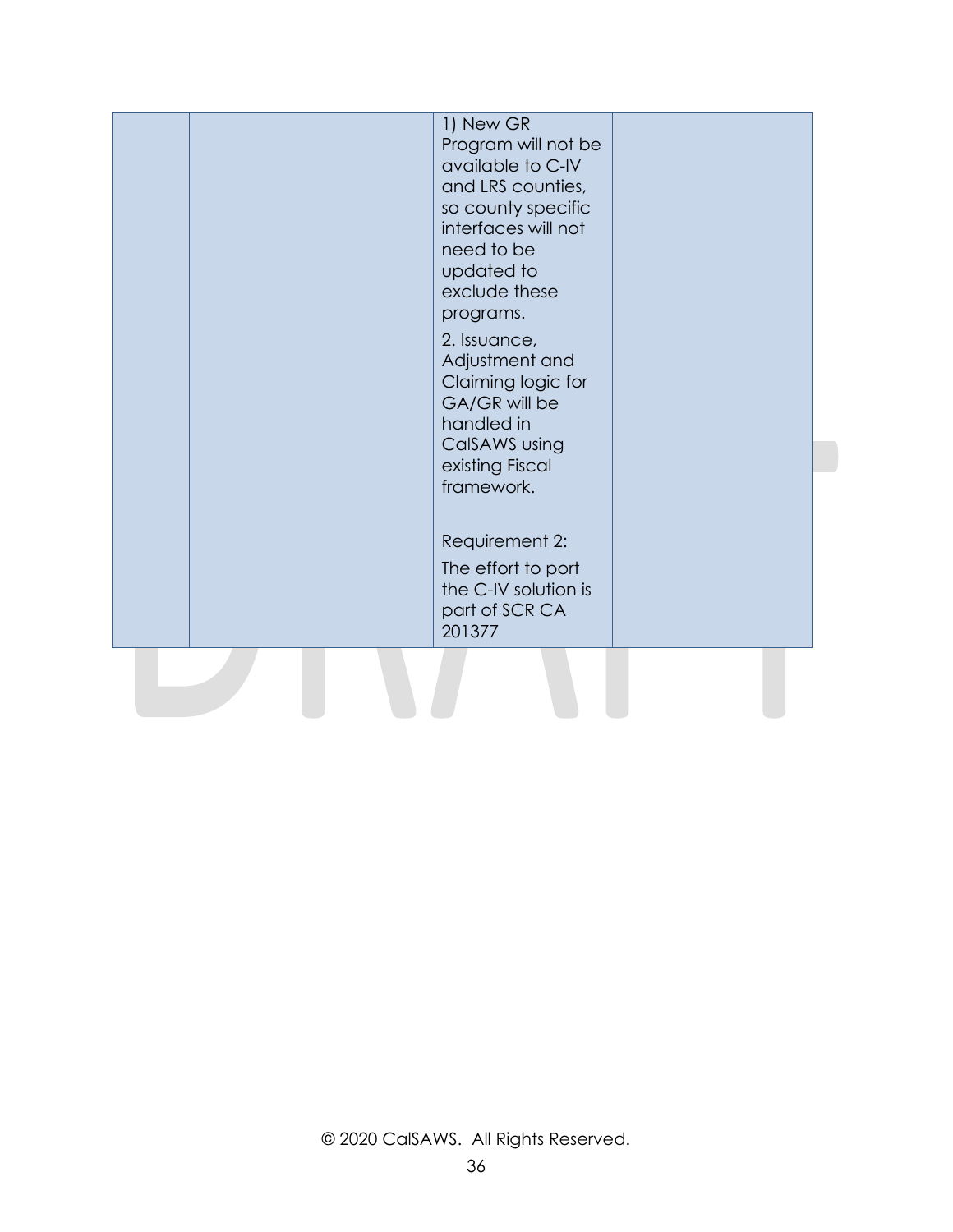### <span id="page-36-0"></span>**5 APPENDIX**

### A. Program Code Reference Values

| Code_Num_Identif                       | GR                                |  |
|----------------------------------------|-----------------------------------|--|
| SHORT_DECODE_NAME                      | General Assistance/General Relief |  |
| Program Code                           | N                                 |  |
| Other Assistance Program Code          | N                                 |  |
| <b>Considered Public Assistance</b>    | N                                 |  |
| <b>FS Count in Allotment</b>           | Υ                                 |  |
| Multiple Programs Allowed              | N                                 |  |
| Organization as Payee                  | Υ                                 |  |
| Intake Program                         | N                                 |  |
| Report Inter-County Transfer           | N                                 |  |
| <b>Eligibility EDBC Indicator</b>      | N                                 |  |
| NOABenefitType                         |                                   |  |
| Caseload Search Indicator              |                                   |  |
| Intake Redetermination Flag            | $\mathsf{N}$                      |  |
| <b>WDTIP Program Codes</b>             |                                   |  |
| <b>External Programs</b>               | Y                                 |  |
| Manual EDBC Indicator                  | N                                 |  |
| <b>Redetermination Indicator</b>       | N                                 |  |
| <b>Recovery Account Indicator</b>      | Υ                                 |  |
| <b>Allow Service Arrangement</b>       |                                   |  |
| Aid Code Base Program                  |                                   |  |
| Un-Reimbursed Assistance Program Codes | N                                 |  |
| SIU Referred Program                   | Υ                                 |  |
| <b>RA Uncollectible Status</b>         | $\mathsf{N}$                      |  |
| Uncollectible Cash                     |                                   |  |
| <b>IPV Programs</b>                    | C                                 |  |
| Is Application Considered              | Υ                                 |  |
| Time Limits Program                    |                                   |  |
| C4Yourself                             |                                   |  |
| Managed Application                    | ${\sf N}$                         |  |
| <b>EICT</b>                            |                                   |  |
| <b>EICT Programs</b>                   |                                   |  |
| Reception Log Program Codes            | GA                                |  |
| <b>RCC Programs</b>                    |                                   |  |
| Call Log Program Codes                 | <b>General Assistance</b>         |  |
| LALegacyPgmCodes                       |                                   |  |
| Case Flag Programs                     |                                   |  |
| <b>Receipt Programs</b>                |                                   |  |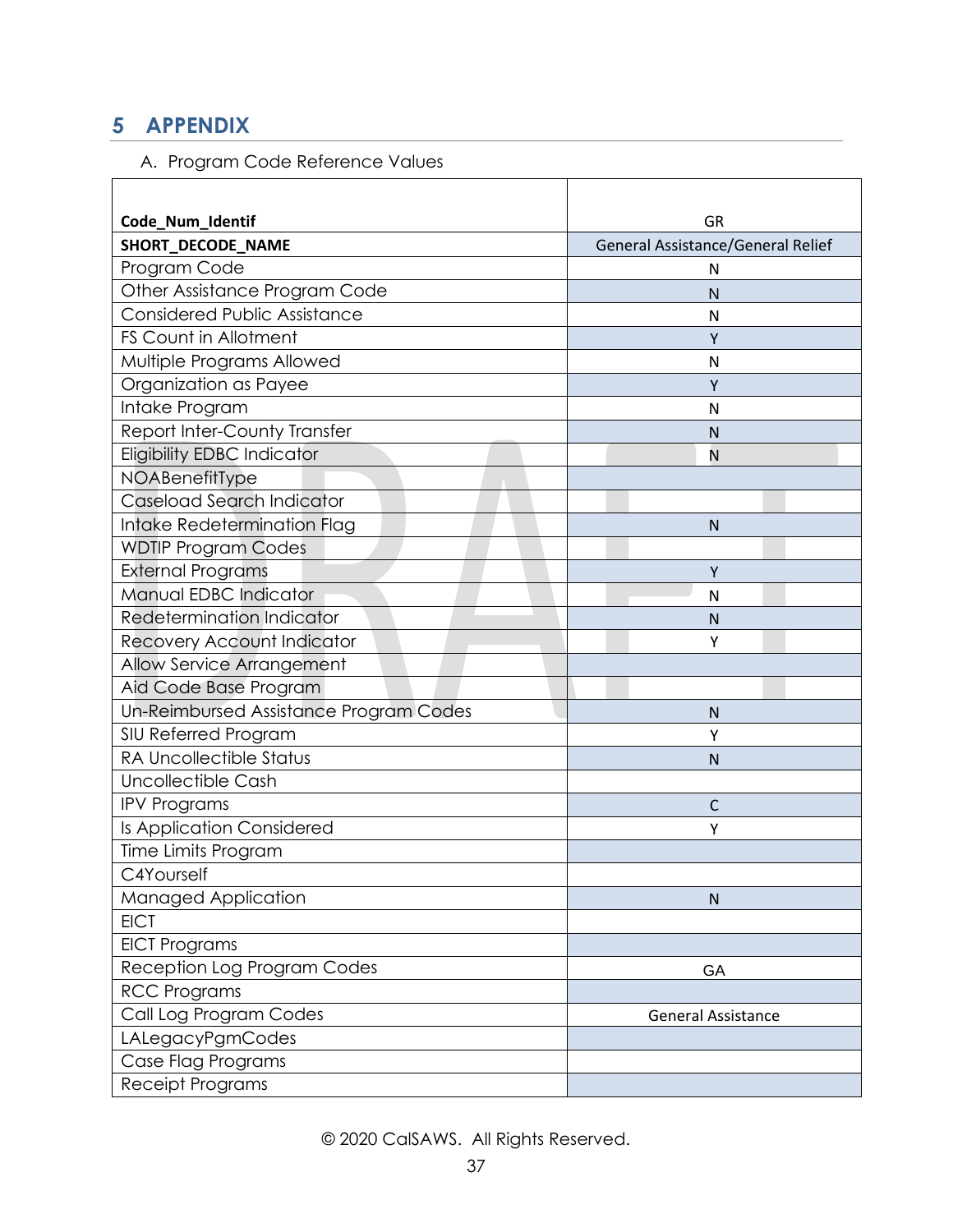| Program Hierarchy                          | 2                                 |
|--------------------------------------------|-----------------------------------|
| YBN_Outbound                               |                                   |
| <b>Job Development Activity</b>            |                                   |
| <b>ES Search Code</b>                      |                                   |
| Change Reason Program                      |                                   |
| Distinguish between DCFS and DPSS Programs |                                   |
| Spanish                                    |                                   |
| Pending Authorization Days To Complete     |                                   |
| Program Code to Display                    | GR                                |
| EBT Stagger Program                        |                                   |
| YBN_EW_Communication                       |                                   |
| Program Rescission Time Limit              | O                                 |
| Leader Program Name                        | GA                                |
| Authorized Representative                  |                                   |
| Program to display online                  |                                   |
| <b>Activity Agreement programs</b>         | General Assistance/General Relief |

- B. Pages with affected program dropdowns
	- a. Best Practice Detail
	- b. Best Practice Search
	- c. Call Log Detail
	- d. Care and Maintenance Detail
	- e. Computation Request Detail
	- f. Create QA/QC Batch
	- g. Distributed Documents Search
	- h. Eligibility Non-Compliance List
	- i. Findings Detail
	- j. Fiscal History Search
	- k. Foster care Recovery Account Detail
	- l. Hearing Detail
	- m. Invoice Search
	- n. Money Management List
	- o. Office Detail
	- p. Other Program Assistance Detail
	- q. Pending Authorizations
	- r. Pending Workload Assignment List
	- s. Performance Analysis detail
	- t. Program Detail
	- u. Quality Review Detail
	- v. Receipt Mass Upload Search
	- w. Reception Log Detail
	- x. Recovery Account Detail
	- y. Recovery Account Search
	- z. Recovery Account Workload Inventory
	- aa. Reminders List
	- bb. Report Search